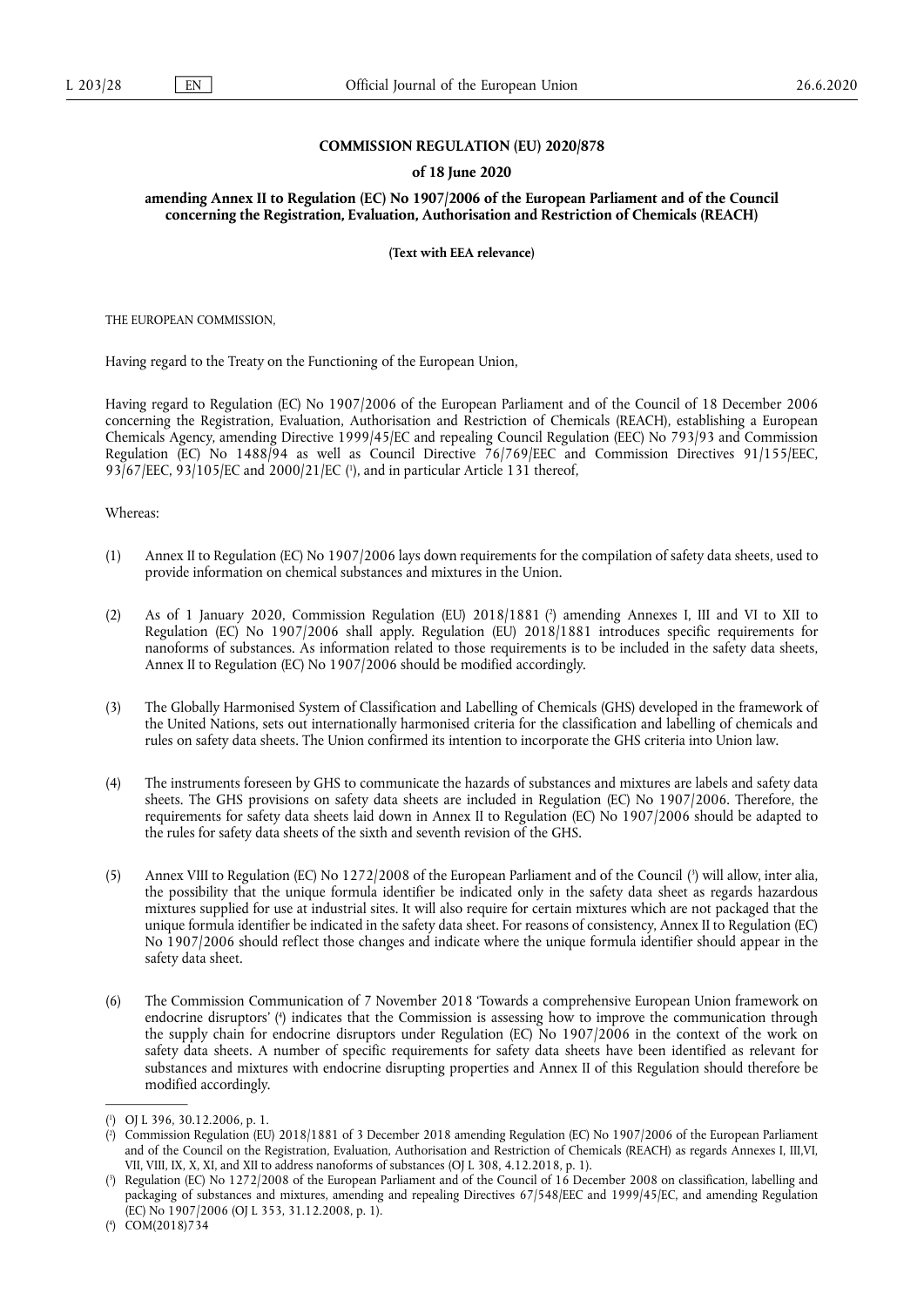- (7) Specific concentration limits, multiplying factors and acute toxicity estimates set in accordance with Regulation (EC) No 1272/2008, are relevant for the safe use of substances and mixtures, and should therefore be provided in safety data sheets, if available.
- <span id="page-1-1"></span>(8) Requiring economic operators who have already compiled safety data sheets, to update them immediately in accordance with the provisions of this Regulation would impose a disproportionate burden on them. Operators should rather be allowed to continue providing safety data sheets in accordance with Regulation (EC) No 1907/2006, as amended by Commission Regulation (EU) 2015/830 ( 5 [\)](#page-1-0) for a certain period. This is without prejudice to the obligation to update the safety data sheets in accordance with Article 31(9) of Regulation (EC) No 1907/2006, and to the cases where the unique formula identifier is added to safety data sheets as provided for in section 5 of Part A of Annex VIII to Regulation (EC) No 1272/2008.
- (9) The measures provided for in this Regulation are in accordance with the opinion of the Committee established under Article 133 of Regulation (EC) No 1907/2006,

HAS ADOPTED THIS REGULATION:

### *Article 1*

Annex II to Regulation (EC) No 1907/2006 is replaced by the text in the Annex to this Regulation.

## *Article 2*

By way of derogation from Article 3, safety data sheets not complying with the Annex to this Regulation may continue to be provided until 31 December 2022.

#### *Article 3*

This Regulation shall enter into force on the twentieth day following that of its publication in the *Official Journal of the European Union*.

It shall apply from 1 January 2021.

This Regulation shall be binding in its entirety and directly applicable in all Member States.

Done at Brussels, 18 June 2020.

*For the Commission The President*  Ursula VON DER LEYEN

<span id="page-1-0"></span>[<sup>\(</sup>](#page-1-1) 5 ) Commission Regulation (EU) 2015/830 of 28 May 2015 amending Regulation (EC) No 1907/2006 of the European Parliament and of the Council on the Registration, Evaluation, Authorisation and Restriction of Chemicals (REACH) (OJ L 132, 29.5.2015, p. 8).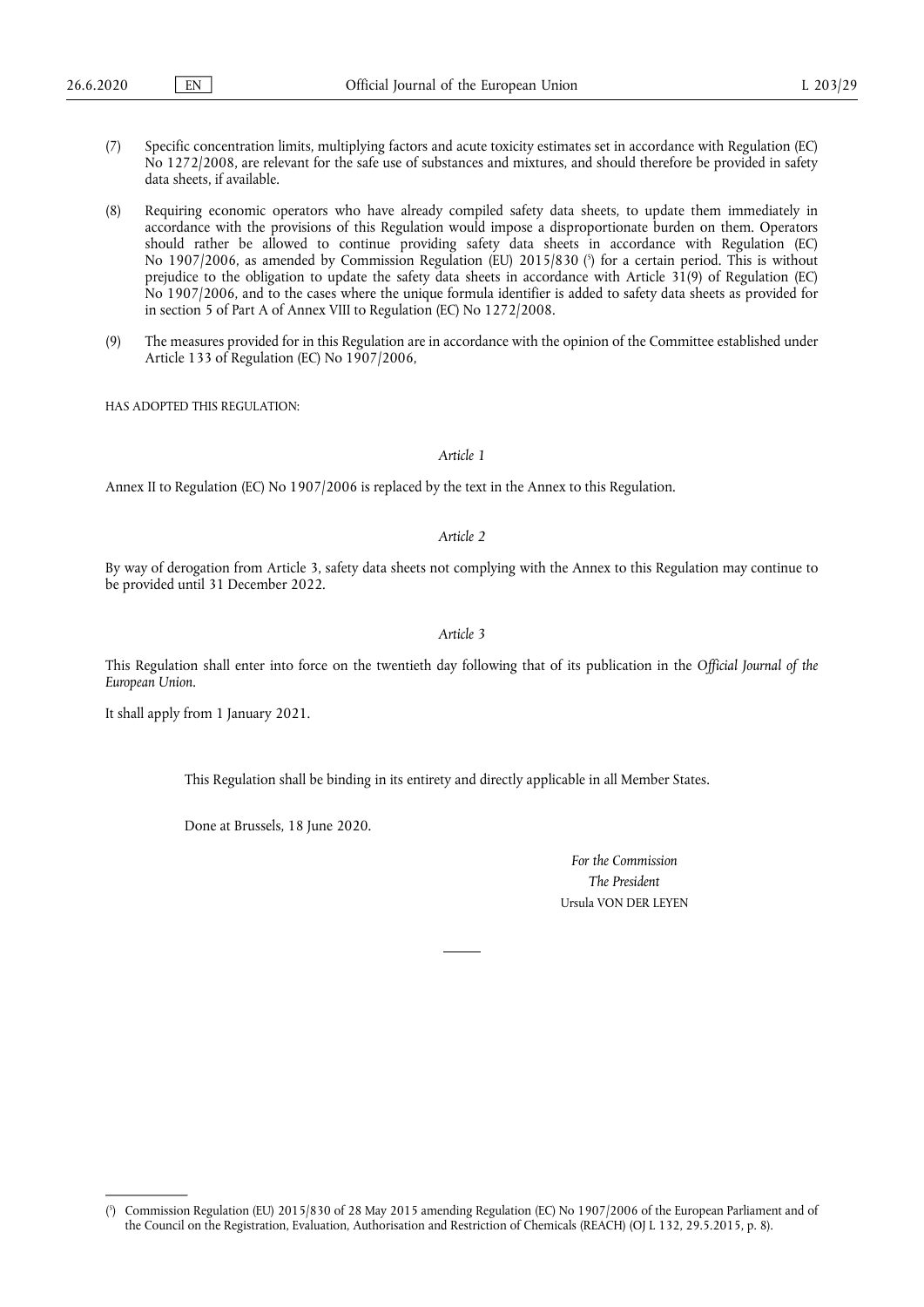## *ANNEX*

## *'ANNEX II*

#### **REQUIREMENTS FOR THE COMPILATION OF SAFETY DATA SHEETS**

## PART A

### 0.1. **Introduction**

- 0.1.1. This Annex sets out the requirements that the supplier shall fulfil for the compilation of a safety data sheet that is provided for a substance or a mixture in accordance with Article 31.
- 0.1.2. The information on substances provided in the safety data sheet shall be consistent with the information in the registration and in the chemical safety report, where required. Where a chemical safety report has been completed, the relevant exposure scenario(s) shall be placed in an annex to the safety data sheet.
- 0.1.3. The safety data sheet shall mention in each relevant section whether and which different nanoforms it covers and link the relevant safety information to each of those nanoforms. As provided for in Annex VI, the term "nanoform" in this Annex refers to a nanoform or a set of similar nanoforms.

## 0.2. **General requirements for compiling a safety data sheet**

- 0.2.1. The safety data sheet shall enable users to take the necessary measures relating to protection of human health and safety at the workplace, and protection of the environment. The writer of the safety data sheet shall take into account that a safety data sheet must inform its audience of the hazards of a substance or a mixture and provide information on the safe storage, handling and disposal of the substance or the mixture.
- 0.2.2. The information provided by safety data sheets shall also meet the requirements set out in Directive 98/24/EC. In particular, the safety data sheet shall enable employers to determine whether any hazardous chemical agents are present in the workplace and to assess any risk to the health and safety of workers arising from their use.
- 0.2.3. The information in the safety data sheet shall be written in a clear and concise manner. The safety data sheet shall be prepared by a competent person who shall take into account the specific needs and knowledge of the user audience, as far as they are known. Suppliers of substances and mixtures shall ensure that such competent persons have received appropriate training, including refresher training.
- 0.2.4. The language used in the safety data sheet shall be simple, clear and precise, avoiding jargon, acronyms and abbreviations. Statements such as "may be dangerous", "no health effects", "safe under most conditions of use" or "harmless" or any other statements indicating that the substance or mixture is not hazardous or any other statements that are inconsistent with the classification of that substance or mixture shall not be used.
- 0.2.5. The date of compilation of the safety data sheet shall be given on the first page. When a safety data sheet has been revised and the new, revised version is provided to recipients, the changes shall be brought to the attention of the recipients in Section 16 of the safety data sheet, unless the changes have been indicated elsewhere. For the revised safety data sheets, the date of compilation, identified as "Revision: (date)", shall appear on the first page, as well as one or more indications of which version is replaced, such as version number, revision number, or supersedes date.

### 0.3. **Safety data sheet format**

- 0.3.1. A safety data sheet is not a fixed length document. The length of the safety data sheet shall be commensurate with the hazard of the substance or mixture and the information available.
- 0.3.2. All pages of a safety data sheet, including any annexes, shall be numbered and shall bear either an indication of the length of the safety data sheet (such as "page 1 of 3") or an indication whether there is a page following (such as "Continued on next page" or "End of safety data sheet").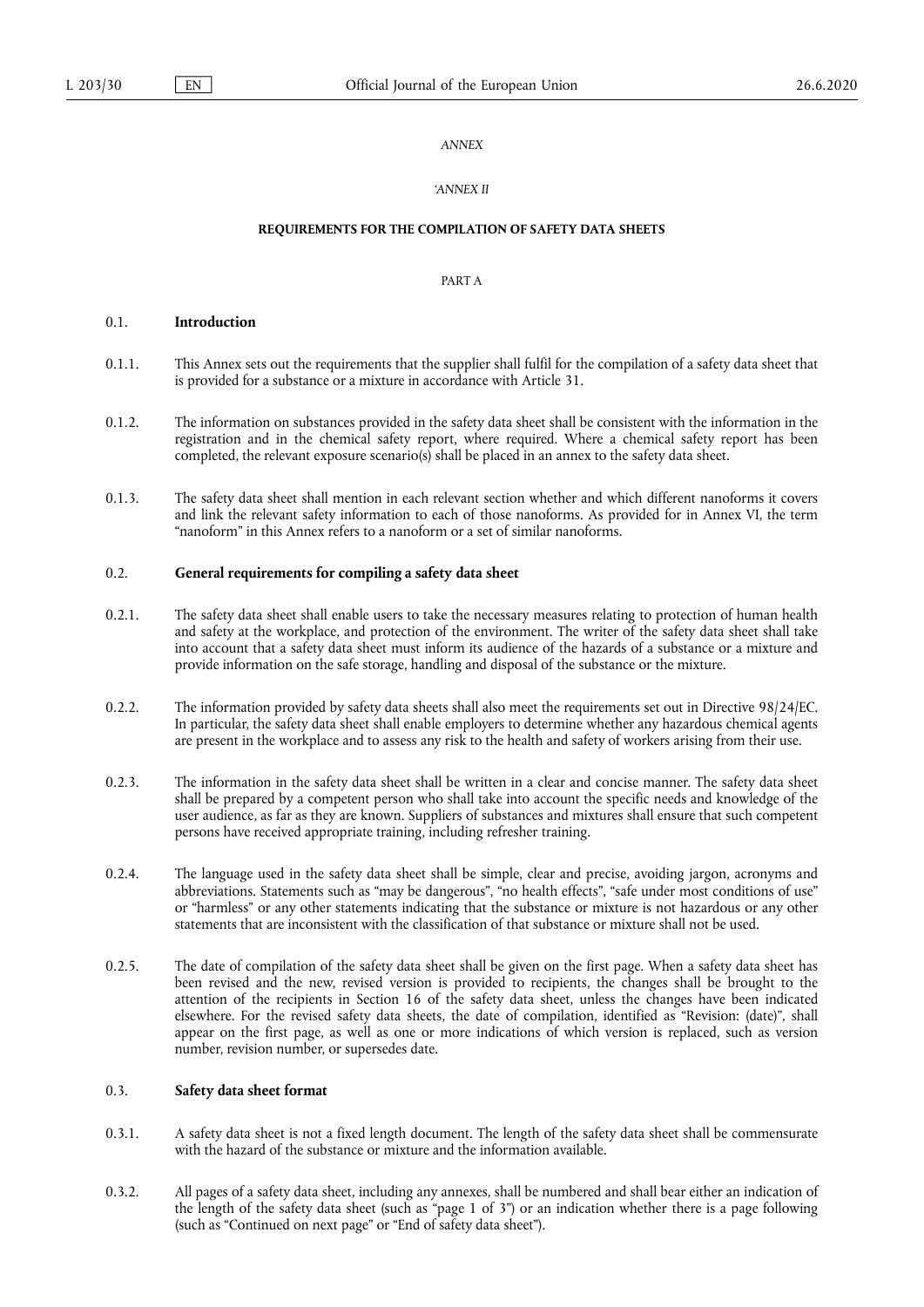#### 0.4. **Safety data sheet content**

The information required by this Annex shall be included in the safety data sheet, where applicable and available, in the relevant subsections set out in Part B. The safety data sheet shall not contain blank subsections.

#### 0.5. **Other information requirements**

The inclusion of additional relevant and available information in the relevant subsections may be necessary in some cases in view of the wide range of properties of substances and mixtures.

<span id="page-3-2"></span>Additional safety and environmental information is required to address the needs of seafarers and other transport workers in the bulk transport of dangerous goods in sea-going or inland navigation bulk carriers or tank-vessels subject to International Maritime Organisation (IMO) or national regulations. Subsection 14.7 recommends the inclusion of basic classification information when such cargoes are transported in bulk according to the relevant IMO instruments. In addition, ships carrying oil or oil fuel, as defined in Annex I of MARPOL ( 1 [\),](#page-3-0) in bulk or bunkering oil fuel are required, before loading, to be provided with a "material safety data sheet" in accordance with the IMO's Maritime Safety Committee (MSC) resolution "Recommendations for Material Safety Data Sheets (MSDS) for MARPOL Annex I Oil Cargo and Oil Fuel" (MSC.286(86)). Therefore, in order to have one harmonised safety data sheet for maritime and non-maritime use, the additional provisions of Resolution MSC.286(86) may be included in the safety data sheets, where appropriate, for marine transport of MARPOL Annex I cargoes and marine fuel oils.

## 0.6. **Units**

<span id="page-3-3"></span>The units of measurement as set out in Council Directive 80/181/EEC ( 2 [\)](#page-3-1) shall be used.

## 0.7. **Special cases**

Safety data sheets shall also be required for the special cases listed in paragraph 1.3 of Annex I to Regulation (EC) No 1272/2008 for which there are labelling derogations.

#### 1. *SECTION 1: Identification of the substance/mixture and of the company/undertaking*

This section of the safety data sheet shall prescribe how the substance or mixture shall be identified and how the identified relevant uses, the name of the supplier of the substance or mixture and the contact detail information of the supplier of the substance or mixture, including an emergency contact, shall be provided in the safety data sheet.

#### 1.1. **Product identifier**

The product identifier shall be provided in accordance with Article 18(2) of Regulation (EC) No 1272/2008 in the case of a substance and in accordance with Article 18(3)(a) of Regulation (EC) No 1272/2008 in the case of a mixture, and as provided on the label in the official language(s) of the Member State(s) where the substance or mixture is placed on the market, unless the Member State(s) concerned provide(s) otherwise.

For substances subject to registration, the product identifier shall be consistent with that provided in the registration and the registration number assigned under Article 20(3) of this Regulation shall also be indicated. Additional identifiers may be provided even if they have not been used in the registration.

Without affecting the obligations of downstream users laid down in Article 39 of this Regulation, the part of the registration number referring to the individual registrant of a joint submission may be omitted by a supplier who is a distributor or a downstream user provided that:

(a) this supplier assumes the responsibility to provide the full registration number upon request for enforcement purposes or, if the full registration number is not available to him, to forward the request to his supplier, in line with point (b); and

<span id="page-3-0"></span>[<sup>\(</sup>](#page-3-2) 1 ) Marpol – Consolidated edition 2006, London, IMO 2007, ISBN 978-92-801-4216-7.

<span id="page-3-1"></span>[<sup>\(</sup>](#page-3-3) 2 ) Council Directive 80/181/EEC of 20 December 1979 on the approximation of the laws of the Member States relating to units of measurement and on the repeal of Directive 71/354/EEC (OJ L 39, 15.2.1980, p. 40).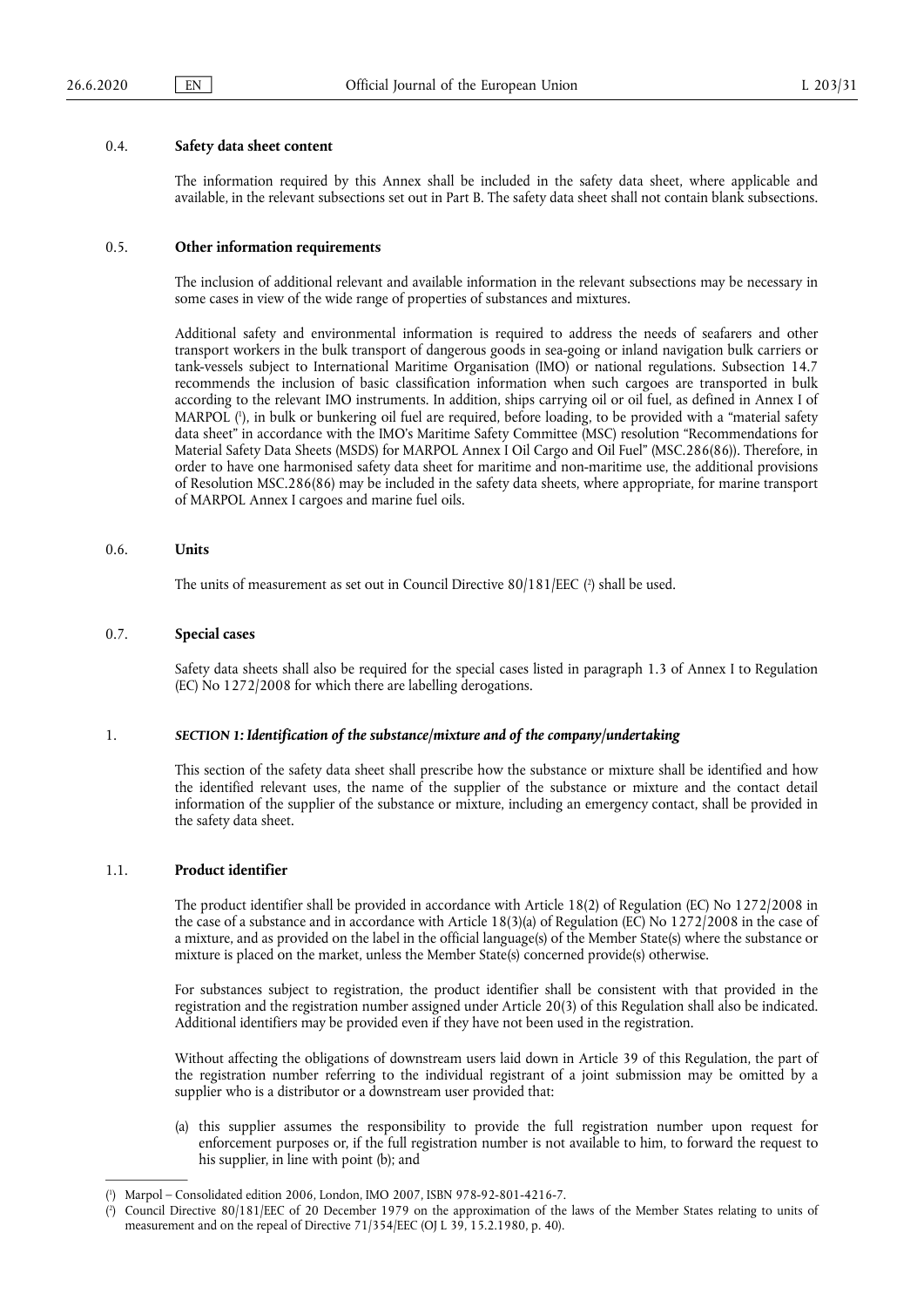(b) this supplier provides the full registration number to the Member State authority responsible for enforcement (the enforcement authority) within 7 days upon request, received either directly from the enforcement authority or forwarded by his recipient, or, if the full registration number is not available to him, this supplier shall forward the request to his supplier within 7 days upon request and at the same time inform the enforcement authority thereof.

A single safety data sheet may be provided to cover more than one substance or mixture where the information in that safety data sheet fulfils the requirements of this Annex for each of those substances or mixtures.

Where different forms of a substance are covered by one safety data sheet, relevant information shall be included, clearly indicating which information is related to which form. Alternatively, a separate safety data sheet may be prepared per form or group of forms.

If the safety data sheet pertains to one or more nanoforms, or substances that include nanoforms, this shall be indicated by using the word "nanoform".

*Other means of identification* 

Other names or synonyms by which the substance or mixture is labelled or commonly known may be provided.

Where a mixture has a unique formula identifier (UFI) in accordance with section 5 of Part A of Annex VIII to Regulation (EC) No 1272/2008 and that UFI is indicated in the safety data sheet, then the UFI shall be provided in this subsection.

## 1.2. **Relevant identified uses of the substance or mixture and uses advised against**

At least a brief description of the identified uses (for example, floor cleaning, or industrial use in polymer production, or professional use in cleaning agents) relevant for the recipient(s) of the substance or mixture shall be indicated.

The uses which the supplier advises against and the reasons why shall, where applicable, be stated. This need not be an exhaustive list.

Where a chemical safety report is required, the information in this subsection of the safety data sheet shall be consistent with the identified uses in the chemical safety report and the exposure scenarios from the chemical safety report set out in the annex to the safety data sheet.

#### 1.3. **Details of the supplier of the safety data sheet**

The supplier of the safety data sheet, whether it is the manufacturer, importer, only representative, downstream user or distributor, shall be identified. The full address and telephone number of the supplier shall be given as well as an email address for a competent person responsible for the safety data sheet.

In addition, if the supplier is not located in the Member State where the substance or mixture is placed on the market and he has nominated a responsible person for that Member State, a full address and telephone number for that responsible person shall be given.

Where an only representative has been appointed, details of the non-Union manufacturer or formulator may also be provided.

For registrants, the information on the supplier of the safety data sheet and, if provided, on the supplier of the substance or mixture, shall be consistent with the information on the identity of the manufacturer, importer or only representative provided in the registration.

## 1.4. **Emergency telephone number**

References to emergency information services shall be provided. If an official advisory body exists in the Member State where the substance or mixture is placed on the market (this may be the body responsible for receiving information relating to health referred to in Article 45 of Regulation (EC) No 1272/2008), its telephone number shall be given and can suffice. If availability of such services is limited for any reasons, such as hours of operation, or if there are limits on specific types of information provided, this shall be clearly stated.

### 2. *SECTION 2: Hazards identification*

This section of the safety data sheet shall describe the hazards of the substance or mixture and the appropriate warning information associated with those hazards.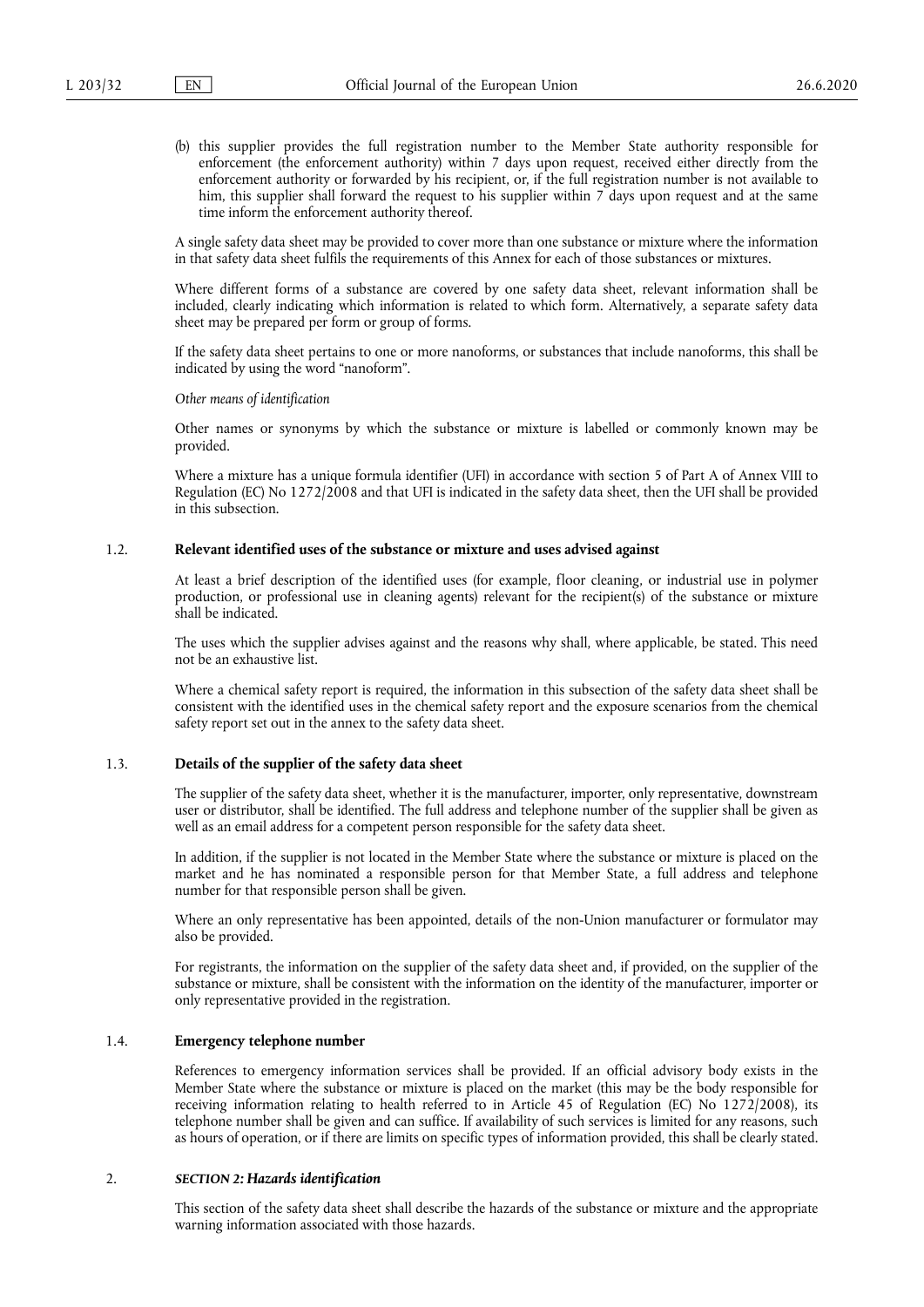### 2.1. **Classification of the substance or mixture**

The classification of the substance or the mixture which results from the application of the classification criteria in Regulation (EC) No 1272/2008 shall be given. Where the supplier has notified information regarding the substance to the classification and labelling inventory in accordance with Article 40 of Regulation (EC) No 1272/2008, or has provided that information as part of a registration pursuant to this Regulation, the classification given in the safety data sheet shall be the same as the classification provided in that notification or registration.

If the mixture does not meet the criteria for classification in accordance with Regulation (EC) No 1272/2008, this shall be clearly stated.

Information on the substances in the mixture is provided under subsection 3.2.

If the classification, including the hazard statements, is not written out in full, reference shall be made to section 16 where the full text of each classification, including each hazard statement, shall be given.

The most important adverse physical, human health and environmental effects shall be listed in accordance with sections 9 to 12 of the safety data sheet, in such a way as to allow non-experts to identify the hazards of the substance or mixture.

## 2.2. **Label elements**

Based on the classification, at least the following elements appearing on the label in accordance with Regulation (EC) No 1272/2008 shall be provided: hazard pictogram(s), signal word(s), hazard statement(s) and precautionary statement(s). A graphical reproduction of the full hazard pictogram in black and white or a graphical reproduction of the symbol only may be substituted for the colour pictogram provided in Regulation (EC) No 1272/2008.

The applicable label elements in accordance with Article 25(1) to (6) and Article 32(6) of Regulation (EC) No 1272/2008 shall be provided.

#### 2.3. **Other hazards**

<span id="page-5-2"></span>Information shall be provided on whether the substance meets the criteria for persistent, bioaccumulative and toxic or very persistent and very bioaccumulative in accordance with Annex XIII, whether the substance was included in the list established in accordance with Article 59(1) for having endocrine disrupting properties, and whether the substance is a substance identified as having endocrine disrupting properties in accordance with the criteria set out in Commission Delegated Regulation (EU) 2017/2100 [\(](#page-5-0) 3 ) or Commission Regulation (EU) 2018/605 ( 4 [\).](#page-5-1) For a mixture, information shall be provided for each such substance that is present in the mixture at a concentration equal to or greater than 0,1 % by weight.

<span id="page-5-3"></span>Information shall be provided on other hazards which do not result in classification but which may contribute to the overall hazards of the substance or mixture, such as formation of air contaminants during hardening or processing, dustiness, explosive properties which do not fulfil the classification criteria of part 2 Section 2.1 of Annex I to Regulation (EC) No 1272/2008, dust explosion hazards, cross-sensitisation, suffocation, freezing, high potency for odour or taste, or environmental effects like hazards to soil-dwelling organisms, or photochemical ozone creation potential. The statement "May form explosible dust-air mixture if dispersed" is appropriate in the case of a dust explosion hazard.

#### 3. *SECTION 3: Composition/information on ingredients*

This section of the safety data sheet shall describe the chemical identity of the ingredient(s) of the substance or mixture, including impurities and stabilising additives as set out below. Appropriate and available safety information on surface chemistry shall be indicated.

### 3.1. **Substances**

The chemical identity of the main constituent of the substance shall be provided by providing at least the product identifier or one of the other means of identification given in subsection 1.1.

<span id="page-5-0"></span>[<sup>\(</sup>](#page-5-2) 3 ) Commission Delegated Regulation (EU) 2017/2100 of 4 September 2017 setting out scientific criteria for the determination of endocrine-disrupting properties pursuant to Regulation (EU) No 528/2012 of the European Parliament and Council (OJ L 301, 17.11.2017, p. 1).

<span id="page-5-1"></span>[<sup>\(</sup>](#page-5-3) 4 ) Commission Regulation (EU) 2018/605 of 19 April 2018 amending Annex II to Regulation (EC) No 1107/2009 by setting out scientific criteria for the determination of endocrine disrupting properties (OJ L 101, 20.4.2018, p. 33).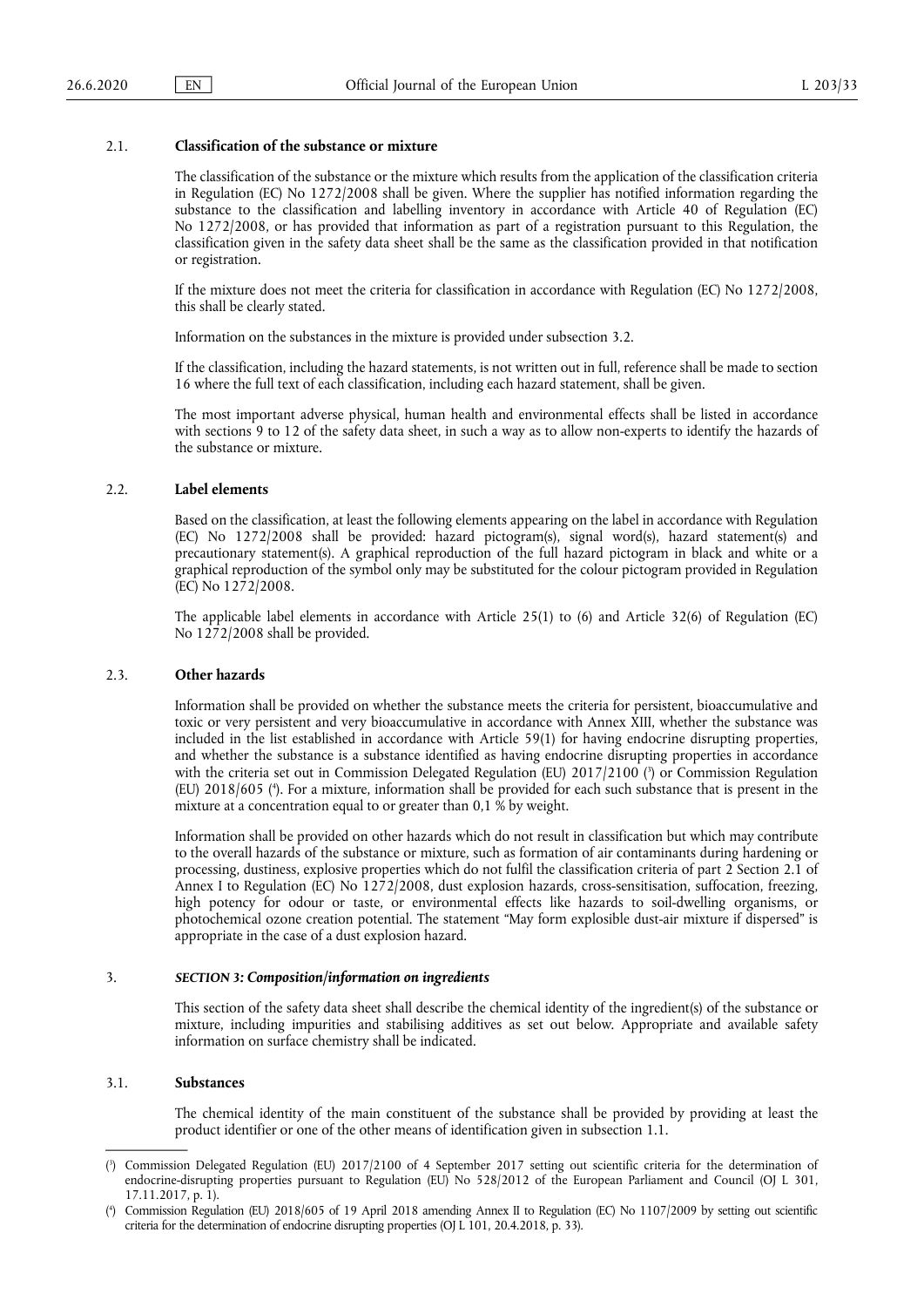The chemical identity of any impurity, stabilising additive, or individual constituent other than the main constituent, which is itself classified and which contributes to the classification of the substance shall be provided as follows:

- (a) the product identifier in accordance with Article 18(2) of Regulation (EC) No 1272/2008;
- (b) if the product identifier is not available, one of the other names (usual name, trade name, abbreviation) or identification numbers.

The specific concentration limit, the M-factor and the acute toxicity estimate for substances included in Part 3 of Annex VI to Regulation (EC) No 1272/2008 or determined in accordance with Annex I to that Regulation shall be indicated, if available.

If the substance is registered and it covers a nanoform, the particle characteristics that specify the nanoform, as described in Annex VI, shall be indicated.

If the substance is not registered, but the safety data sheet covers nanoforms, the particle characteristics of which have impact on the safety of the substance, those characteristics shall be indicated.

Suppliers of substances may choose to list in addition all constituents including non-classified ones.

This subsection may also be used to provide information on multi-constituent substances.

### 3.2. **Mixtures**

The product identifier, the concentration or concentration ranges and the classifications shall be provided for at least all substances referred to in points 3.2.1 or 3.2.2. Suppliers of mixtures may choose to list in addition all substances in the mixture, including substances not meeting the criteria for classification. This information shall enable the recipient to identify readily the hazards of the substances in the mixture. The hazards of the mixture itself shall be given in section 2.

The concentrations of the substances in a mixture shall be described as either of the following:

- (a) exact percentages in descending order by mass or volume, if technically possible;
- (b) ranges of percentages in descending order by mass or volume, if technically possible.

When using a range of percentages, if the effects of the mixture as a whole are not available, the health and environmental hazards shall describe the effects of the highest concentration of each ingredient.

If the effects of the mixture as a whole are available, the classification determined from this information shall be included under section 2.

Where the use of an alternative chemical name is permitted in accordance with Article 24 of Regulation (EC) No 1272/2008, that name can be used.

- 3.2.1. For a mixture meeting the criteria for classification in accordance with Regulation (EC) No 1272/2008, the following substances (see also Table 1.1) shall be indicated, together with their concentration or concentration range in the mixture:
	- (a) substances presenting a health or environmental hazard within the meaning of Regulation (EC) No 1272/2008, if those substances are present in concentrations equal to or greater than the lowest of any of the following:
		- (i) the generic cut-off values set out in Table 1.1 of Annex I to Regulation (EC) No 1272/2008;
		- (ii) the generic concentration limits given in parts 3 to 5 of Annex I to Regulation (EC) No 1272/2008, taking into account the concentrations specified in the notes to certain tables in part 3 in relation to the obligation to make available a safety data sheet for the mixture upon request, and for aspiration hazard (Section 3.10 of Annex I to Regulation (EC) No  $1272/2008$ ) ≥ 1 %;
		- (iii) the specific concentration limits given in Part 3 of Annex VI to Regulation (EC) No 1272/2008;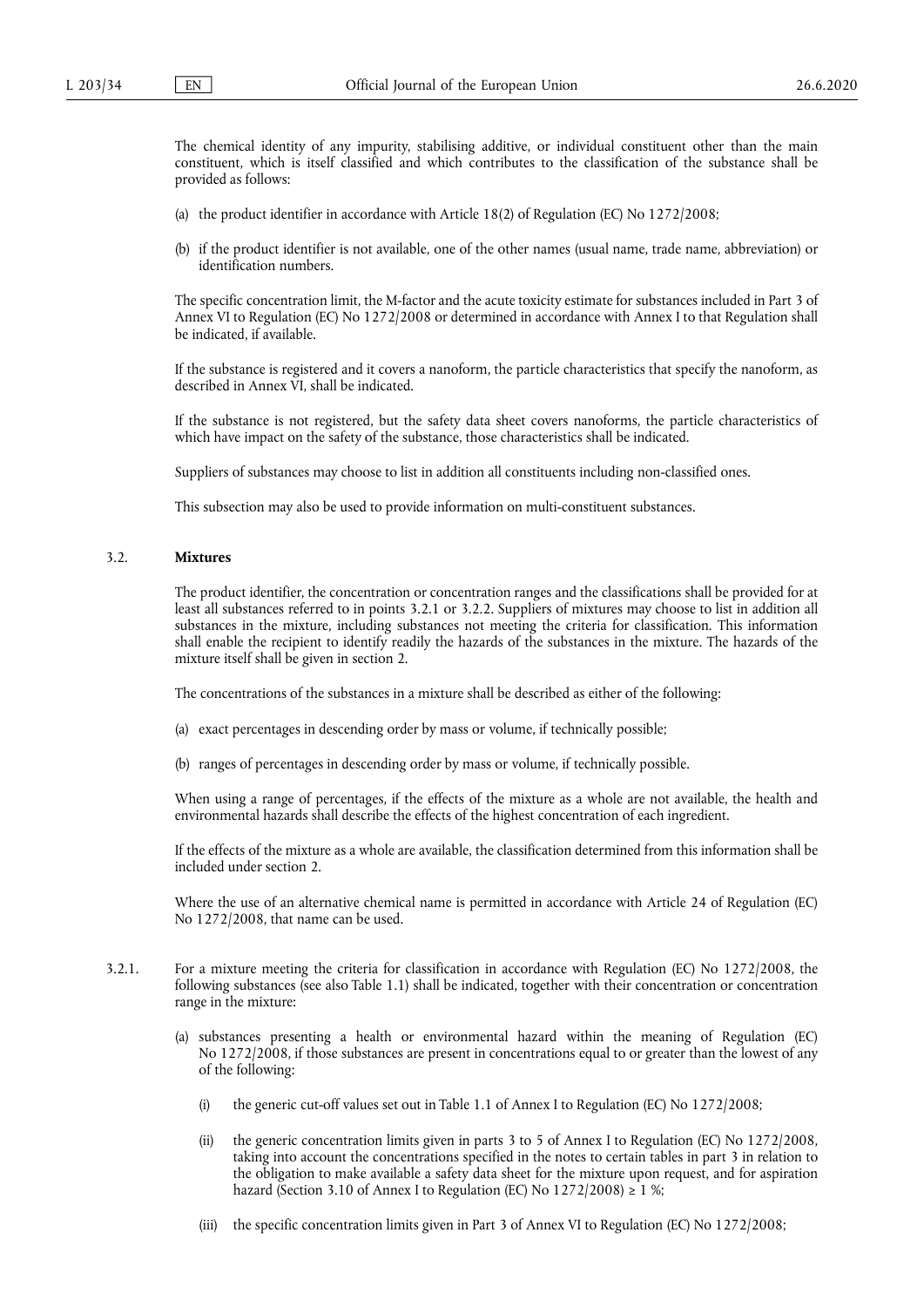- (iv) if a M-factor has been given in Part 3 of Annex VI to Regulation (EC) No 1272/2008, the generic cutoff value in Table 1.1 of Annex I to that Regulation, adjusted using the calculation set out in Section 4.1 of Annex I to that Regulation;
- (v) the specific concentration limits provided to the classification and labelling inventory established under Regulation (EC) No 1272/2008;
- (vi) one tenth of the specific concentration limit for a substance classified as skin sensitiser or respiratory sensitiser with a specific concentration limit;
- (vii) the concentration limits set out in Annex II to Regulation (EC) No 1272/2008;
- (viii) if an M-factor has been provided to the classification and labelling inventory established under Regulation (EC) No 1272/2008, the generic cut-off value in Table 1.1 of Annex I to that Regulation, adjusted using the calculation set out in Section 4.1 of Annex I to that Regulation;
- (b) substances for which there are Union workplace exposure limits which are not already included under point (a);
- (c) provided that the concentration of an individual substance is equal to or greater than 0,1 %, substances that meet any of the following criteria:
	- substances that are persistent, bioaccumulative and toxic or very persistent and very bioaccumulative in accordance with the criteria set out in Annex XIII,
	- substances included in the list established in accordance with Article 59(1) for reasons other than the hazards referred to in point (a) of this subsection such as endocrine disrupting properties,
	- substances identified as having endocrine disrupting properties in accordance with the criteria set out in Delegated Regulation (EU) 2017/2100 or Regulation (EU) 2018/605.

## *Table 1.1*

### **List of hazard classes, hazard categories and concentration limits for which a substance shall be listed as a substance in a mixture in subsection 3.2.1**

| Hazard class and category                                                    | Concentration limit (%) |
|------------------------------------------------------------------------------|-------------------------|
| Acute toxicity, category 1, 2 and 3                                          | $\geq 0.1$              |
| Acute toxicity, category 4                                                   | $\geq 1$                |
| Skin corrosion/irritation, category 1, categories 1A, 1B, 1C and category 2  | $\geq 1$                |
| Serious damage to eyes/eye irritation, category 1 and 2                      | $\geq 1$                |
| Respiratory sensitiser category 1 or category 1B                             | $\geq 0,1$              |
| Respiratory sensitiser category 1A                                           | $\ge 0.01$              |
| Skin sensitiser category 1 or category 1B                                    | $\geq 0.1$              |
| Skin sensitiser category 1A                                                  | $\ge 0.01$              |
| Germ cell mutagenicity category 1A and 1B                                    | $\geq 0.1$              |
| Germ cell mutagenicity category 2                                            | $\geq 1$                |
| Carcinogenicity category 1A, 1B and 2                                        | $\geq 0,1$              |
| Reproductive toxicity, category 1A, 1B, 2 and effects on or via lactation    | $\geq 0,1$              |
| Specific target organ toxicity (STOT) – single exposure, category 1, 2 and 3 | $\geq 1$                |
| Specific target organ toxicity (STOT) – repeated exposure, category 1 and 2  | $\geq 1$                |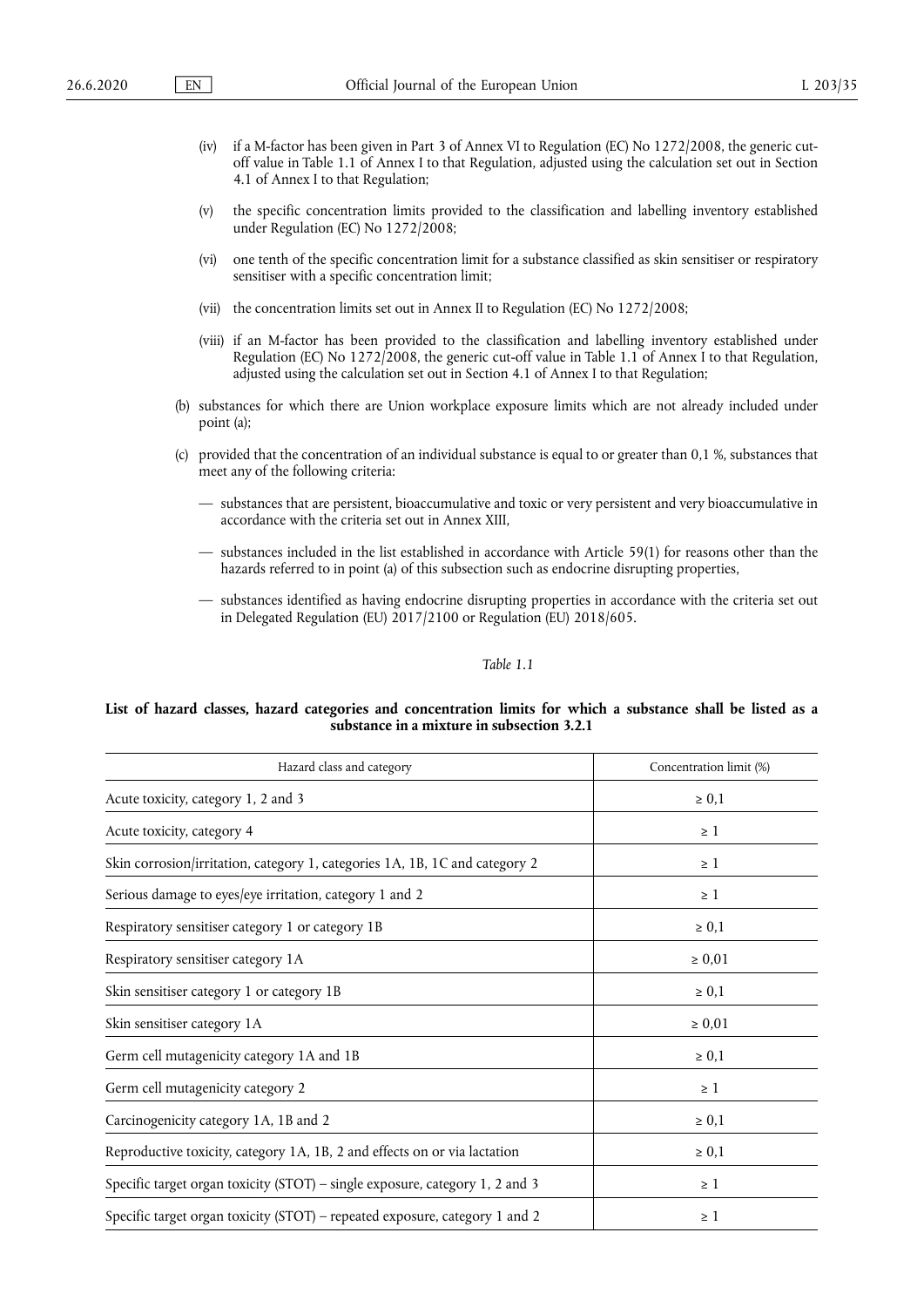| Hazard class and category                                           | Concentration limit (%) |
|---------------------------------------------------------------------|-------------------------|
| Aspiration toxicity                                                 | $\geq$ 1                |
| Hazardous to the aquatic environment $-$ Acute, category 1          | $\geq 0,1$              |
| Hazardous to the aquatic environment – Chronic, category 1          | $\geq 0.1$              |
| Hazardous to the aquatic environment – Chronic, category 2, 3 and 4 | >1                      |
| Hazardous for the ozone layer                                       | $\geq 0.1$              |

- 3.2.2. For a mixture not meeting the criteria for classification in accordance with Regulation (EC) No 1272/2008, substances present in an individual concentration equal to or greater than the following concentrations shall be indicated, together with their concentration or concentration range:
	- (a) 1 % by weight in non-gaseous mixtures and 0,2 % by volume in gaseous mixtures for:
		- (i) substances which present a health or environmental hazard within the meaning of Regulation (EC) No 1272/2008; or
		- (ii) substances for which Union workplace exposure limits have been assigned;
	- (b) 0,1 % by weight for substances that meet any of the following criteria:
		- substances that are persistent, bioaccumulative and toxic in accordance with the criteria set out in Annex XIII,
		- substances that are very persistent and very bioaccumulative in accordance with the criteria set out in Annex XIII,
		- substances included in the list established in accordance with Article 59(1) for reasons other than the hazards referred to in point (a) of this subsection such as endocrine disrupting properties;
		- identified as having endocrine disrupting properties in accordance with the criteria set out in Delegated Regulation (EU) 2017/2100 or Regulation (EU) 2018/605;
	- (c) 0,1 % of a substance classified as skin sensitiser category 1 or 1B, respiratory sensitiser category 1 or 1B, or carcinogenic category 2;
	- (d) 0,01 % of a substance classified as skin sensitiser category 1A or respiratory sensitiser category 1A;
	- (e) one tenth of the specific concentration limit for a substance classified as skin sensitiser or respiratory sensitiser with a specific concentration limit;
	- (f) 0,1 % of a substance classified as toxic to reproduction categories 1A, 1B or 2, or with effects on or via lactation.
- 3.2.3. For the substances indicated in subsection 3.2:
	- the classification of the substance according to Regulation (EC) No 1272/2008, including the hazard class (es) and category code(s) as provided in Table 1.1 of Annex VI to that Regulation as well as the hazard statements and supplemental hazard statements, shall be provided. The hazard statements and the supplemental hazard statements do not need to be written out in full in this subsection; their codes shall be sufficient. In cases where they are not written out in full, reference shall be made to section 16, where the full text of each relevant hazard statement shall be listed. If the substance does not meet the classification criteria, the reason for indicating the substance in subsection 3.2 shall be described, such as "non-classified vPvB substance" or "substance with a Union workplace exposure limit".
	- the specific concentration limit, the M-factor and the acute toxicity estimate for the substance in Part 3 of Annex VI to Regulation (EC) No 1272/2008 or as determined in accordance with Annex I to that Regulation shall be indicated, if available.
	- if the substance as used in the mixture is in nanoform and is as such registered or addressed by the downstream user chemical safety report, the particle characteristics that specify the nanoform, as described in Annex VI, shall be indicated. If the substance as used in the mixture is in nanoform but is not registered or addressed by the downstream user chemical safety report, the particle characteristics which have impact on the safety of the mixture, shall be provided.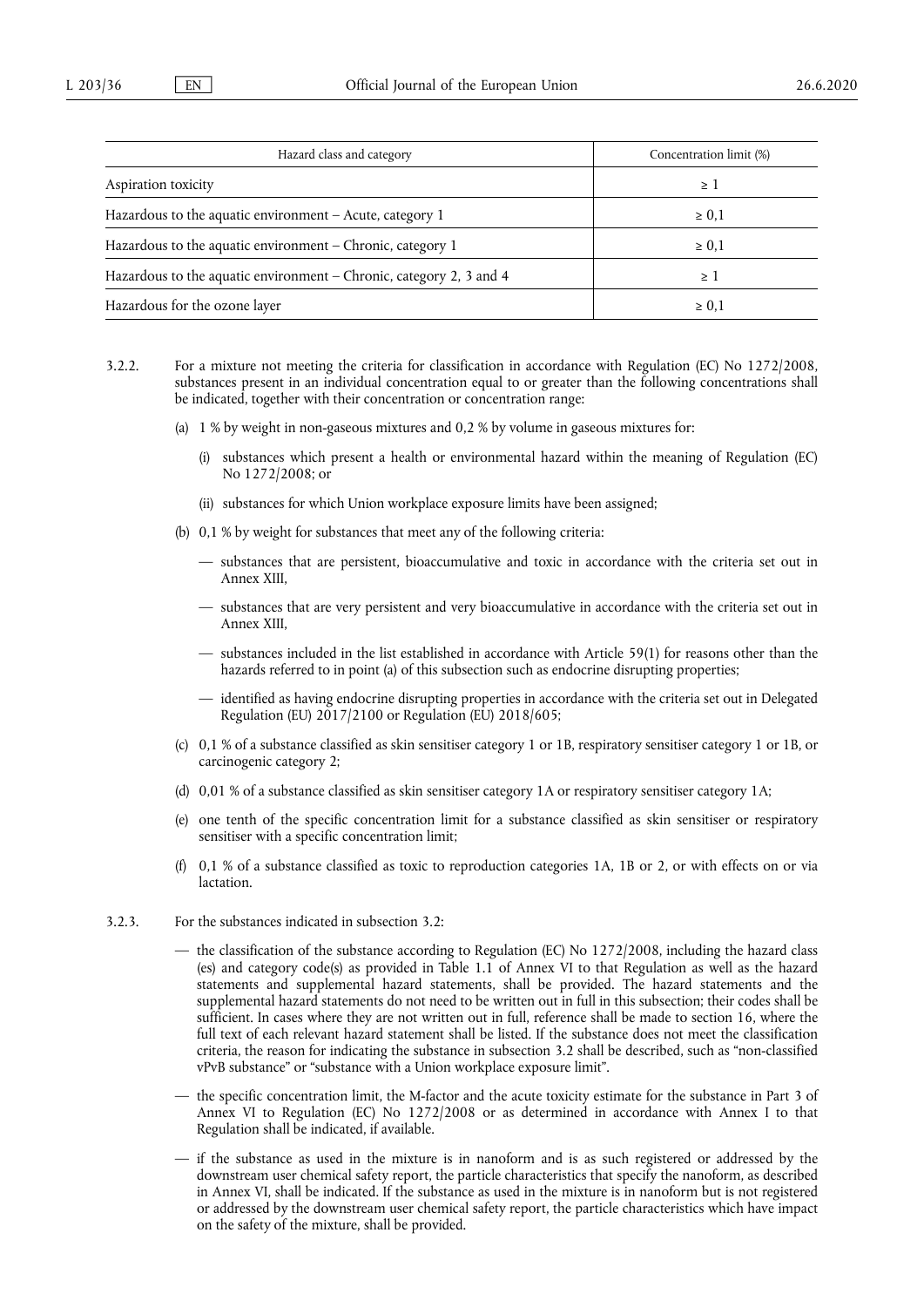3.2.4. For the substances indicated in subsection 3.2 the name and, if available, the registration number, as assigned under Article 20(3) of this Regulation, shall be given.

Without affecting the obligations of downstream users laid down in Article 39 of this Regulation, the part of the registration number referring to the individual registrant of a joint submission may be omitted by the supplier of the mixture provided that:

- (a) this supplier assumes the responsibility to provide the full registration number upon request for enforcement purposes or, if the full registration number is not available to him, to forward the request to his supplier, in line with point (b); and
- (b) this supplier provides the full registration number to the Member State authority responsible for enforcement (hereinafter referred to as the enforcement authority) within seven days upon request, received either directly from the enforcement authority or forwarded by his recipient, or, if the full registration number is not available to him, this supplier shall forward the request to his supplier within seven days upon request and at the same time inform the enforcement authority thereof.

The EC number, if available, shall be given in accordance with Regulation (EC) No 1272/2008. The CAS number, if available, and the IUPAC name, if available, may also be given.

For substances indicated in this subsection by means of an alternative chemical name in accordance with Article 24 of Regulation (EC) No 1272/2008, the registration number, EC number and other precise chemical identifiers are not necessary.

#### 4. *SECTION 4: First aid measures*

This section of the safety data sheet shall describe the initial care in such a way that an untrained responder can understand and provide it without the use of sophisticated equipment and without the availability of a wide selection of medications. If medical attention is required, the instructions shall state this, including its urgency.

### 4.1. **Description of first aid measures**

- 4.1.1. First aid instructions shall be provided by relevant routes of exposure. Subdivisions shall be used to indicate the procedure for each route, such as inhalation, skin, eye and ingestion.
- 4.1.2. Advice shall be provided as to whether:
	- (a) immediate medical attention is required and if delayed effects can be expected after exposure;
	- (b) movement of the exposed individual from the area to fresh air is recommended;
	- (c) removal and handling of clothing and shoes from the individual is recommended; and
	- (d) personal protective equipment for first aid responders is recommended.

## 4.2. **Most important symptoms and effects, both acute and delayed**

Briefly summarised information shall be provided on the most important symptoms and effects, both acute and delayed, from exposure.

#### 4.3. **Indication of any immediate medical attention and special treatment needed**

Where appropriate, information shall be provided on clinical testing and medical monitoring for delayed effects, specific details on antidotes (where they are known) and contraindications.

For some substances or mixtures, it may be important to emphasise that special means to provide specific and immediate treatment shall be available at the workplace.

### 5. *SECTION 5: Firefighting measures*

This section of the safety data sheet shall describe the requirements for fighting a fire caused by the substance or mixture, or arising in its vicinity.

### 5.1. **Extinguishing media**

Suitable extinguishing media:

Information shall be provided on the appropriate extinguishing media.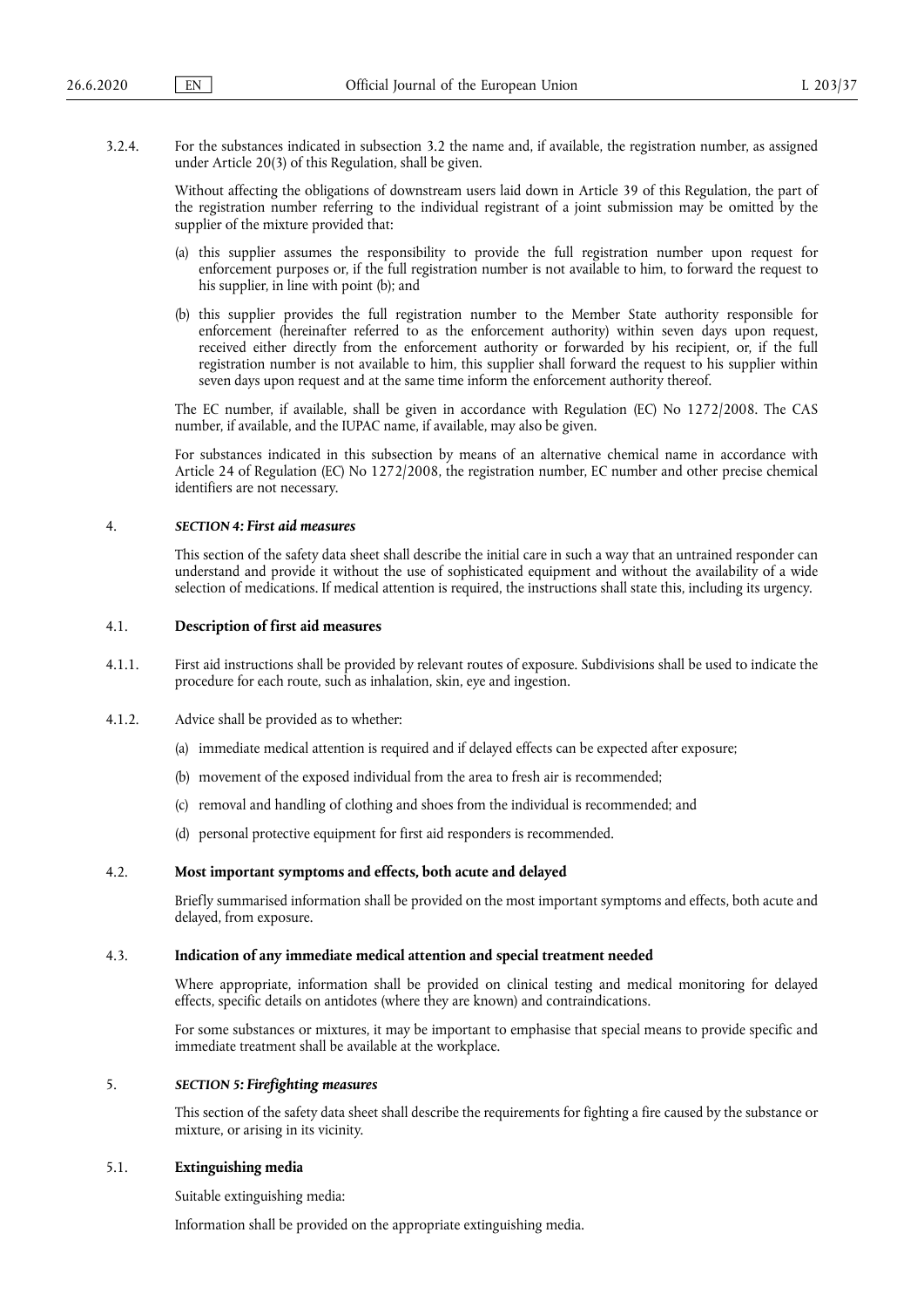Unsuitable extinguishing media:

Indications shall be given whether any extinguishing media are inappropriate for a particular situation involving the substance or mixture (e.g. avoid high pressure media which could cause the formation of a potentially explosible dust-air mixture).

## 5.2. **Special hazards arising from the substance or mixture**

Information shall be provided on hazards that may arise from the substance or mixture, like hazardous combustion products that form when the substance or mixture burns, such as "may produce toxic fumes of carbon monoxide if burning" or "produces oxides of sulphur and nitrogen on combustion".

## 5.3. **Advice for firefighters**

Advice shall be provided on any protective actions to be taken during firefighting, such as "keep containers cool with water spray", and on special protective equipment for firefighters, such as boots, overalls, gloves, eye and face protection and breathing apparatus.

#### 6. *SECTION 6: Accidental release measures*

This section of the safety data sheet shall recommend the appropriate response to spills, leaks, or releases, to prevent or minimise the adverse effects on persons, property and the environment. It shall distinguish between responses to large and small spills, in cases where the spill volume has a significant impact on the hazard. If the procedures for containment and recovery indicate that different practices are required, these shall be indicated in the safety data sheet.

#### 6.1. **Personal precautions, protective equipment and emergency procedures**

#### 6.1.1. *For non-emergency personnel*

Advice shall be provided related to accidental spills and release of the substance or mixture such as:

- (a) the wearing of suitable protective equipment (including personal protective equipment referred to under section 8 of the safety data sheet) to prevent any contamination of skin, eyes and personal clothing;
- (b) removal of ignition sources, provision of sufficient ventilation, control of dust; and
- (c) emergency procedures such as the need to evacuate the danger area or to consult an expert.

#### 6.1.2. *For emergency responders*

Advice shall be provided related to suitable fabric for personal protective clothing (such as "appropriate: butylene"; "not appropriate: PVC").

### 6.2. **Environmental precautions**

Advice shall be provided on any environmental precautions to be taken related to accidental spills and release of the substance or mixture, such as keeping away from drains, surface and ground water.

### 6.3. **Methods and material for containment and cleaning up**

- 6.3.1. Appropriate advice shall be provided on how to contain a spill. Appropriate containment techniques may include any of the following:
	- (a) bunding, covering of drains;
	- (b) capping procedures.
- 6.3.2. Appropriate advice shall be provided on how to clean-up a spill. Appropriate clean-up procedures may include any of the following:
	- (a) neutralisation techniques;
	- (b) decontamination techniques;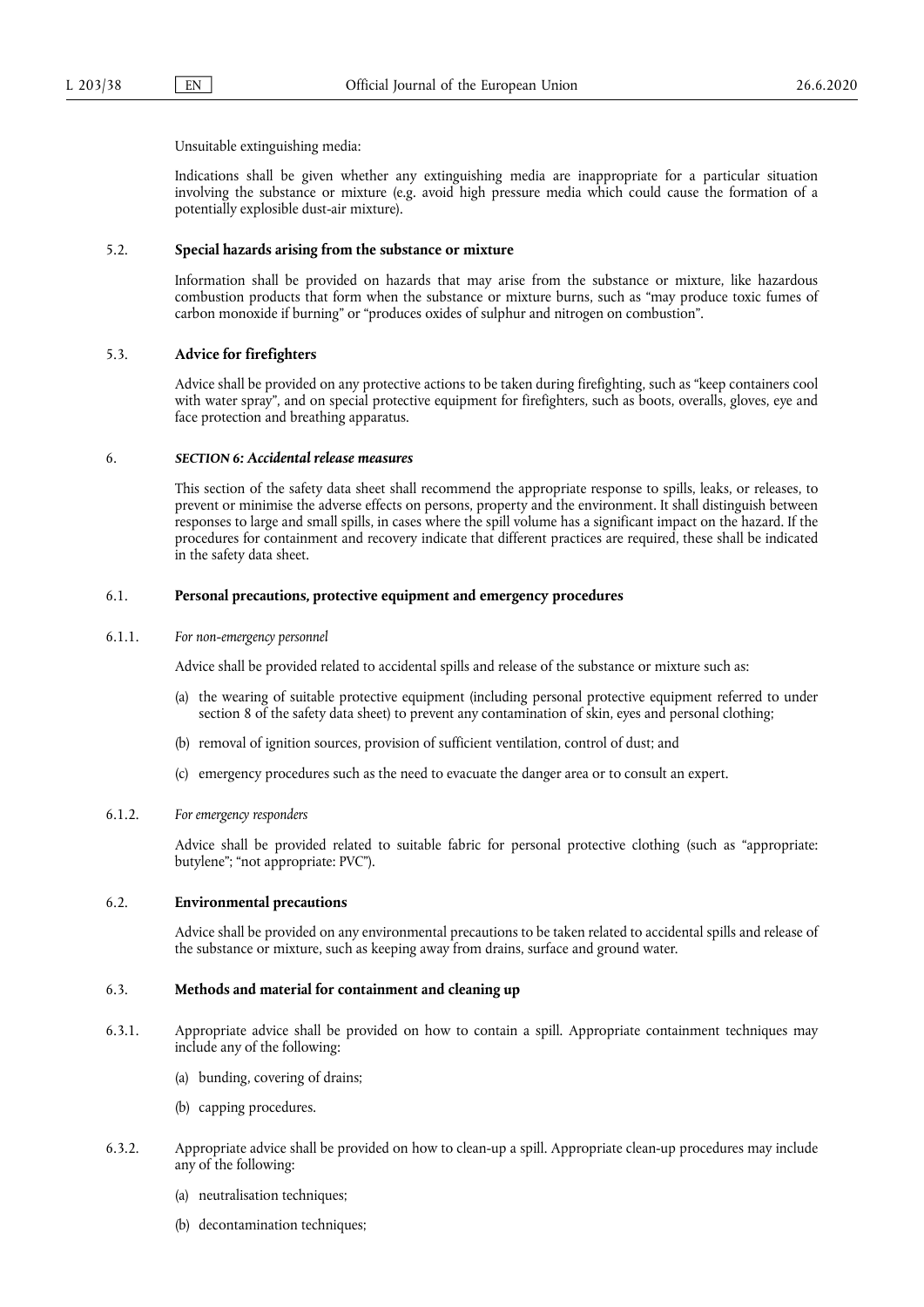- (c) adsorbent materials;
- (d) cleaning techniques;
- (e) vacuuming techniques;
- (f) equipment required for containment/clean-up (include the use of non-sparking tools and equipment where applicable).
- 6.3.3. Any other information shall be provided relating to spills and releases, including advice on inappropriate containment or clean-up techniques, such as by indications like "never use …".

#### 6.4. **Reference to other sections**

If appropriate sections 8 and 13 shall be referred to.

### 7. *SECTION 7: Handling and storage*

This section of the safety data sheet shall provide advice on safe handling practices. It shall emphasise precautions that are appropriate to the identified uses referred to under subsection 1.2 and to the unique properties of the substance or mixture.

Information in this section of the safety data sheet shall relate to the protection of human health, safety and the environment. It shall assist the employer in devising suitable working procedures and organisational measures according to Article 5 of Directive 98/24/EC and Article 5 of Directive 2004/37/EC.

Where a chemical safety report is required, the information in this section of the safety data sheet shall be consistent with the information given for the identified uses in the chemical safety report and the exposure scenarios showing control of risk from the chemical safety report set out in the annex to the safety data sheet.

In addition to information given in this section, relevant information may also be found in section 8.

#### 7.1. **Precautions for safe handling**

- 7.1.1. Recommendations shall be specified to:
	- (a) allow safe handling of the substance or mixture, such as containment and measures to prevent fire as well as aerosol and dust generation;
	- (b) prevent handling of incompatible substances or mixtures;
	- (c) draw attention to operations and conditions which create new risks by altering the properties of the substance or mixture, and to appropriate countermeasures; and
	- (d) reduce the release of the substance or mixture to the environment, such as avoiding spills or keeping away from drains.
- 7.1.2. Advice on general occupational hygiene shall be provided, such as:
	- (a) not to eat, drink and smoke in work areas;
	- (b) to wash hands after use; and
	- (c) to remove contaminated clothing and protective equipment before entering eating areas.

## 7.2. **Conditions for safe storage, including any incompatibilities**

The advice provided shall be consistent with the physical and chemical properties described in section 9 of the safety data sheet. If relevant, advice shall be provided on specific storage requirements including:

- (a) how to manage risks associated with:
	- (i) explosive atmospheres;
	- (ii) corrosive conditions;
	- (iii) flammability hazards;
	- (iv) incompatible substances or mixtures;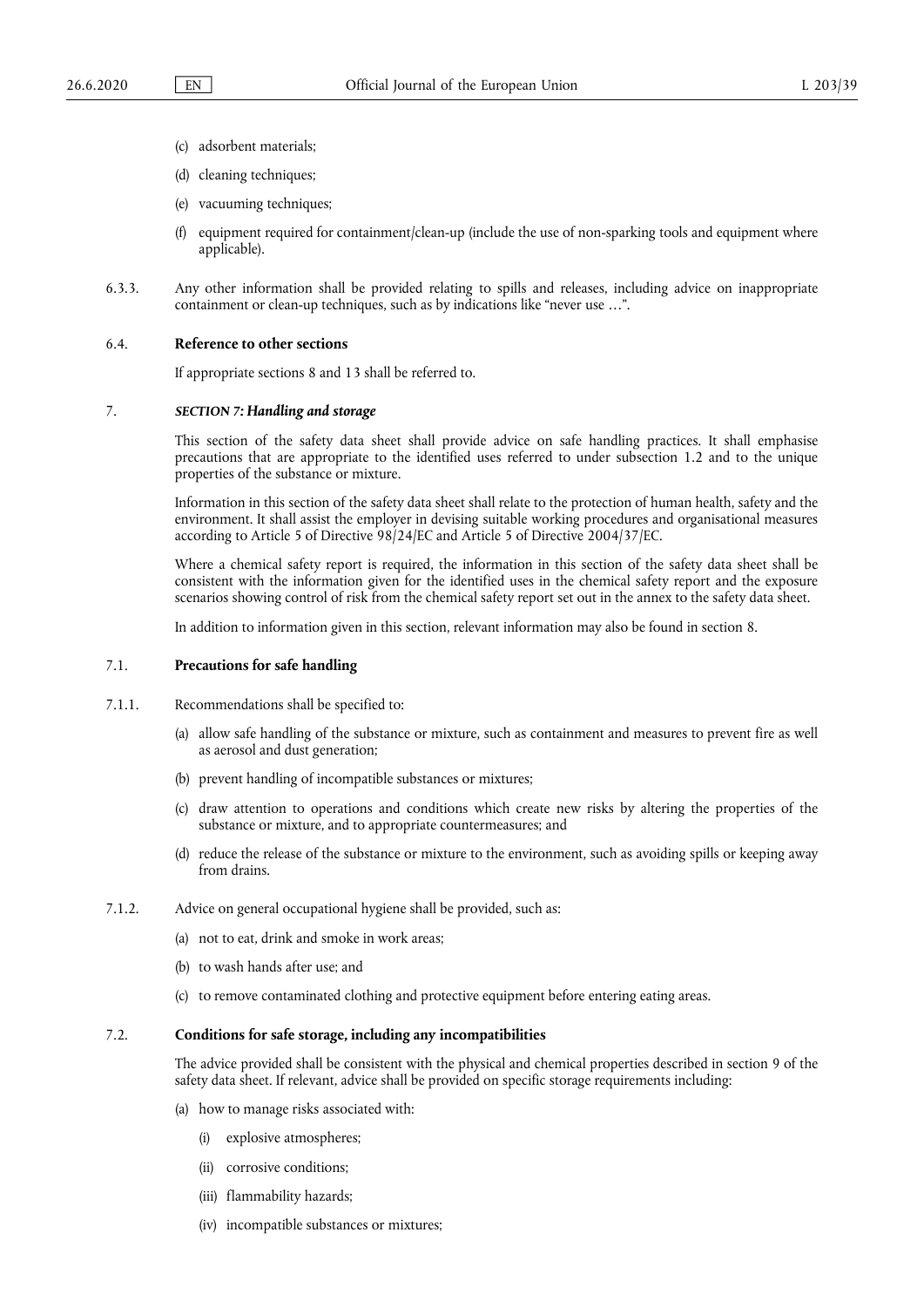- (v) evaporative conditions; and
- (vi) potential ignition sources (including electrical equipment);
- (b) how to control the effects of:
	- (i) weather conditions;
	- (ii) ambient pressure;
	- (iii) temperature;
	- (iv) sunlight;
	- (v) humidity; and
	- (vi) vibration;
- (c) how to maintain the integrity of the substance or mixture by the use of:
	- (i) stabilisers; and
	- (ii) antioxidants;
- (d) other advice including:
	- (i) ventilation requirements;
	- (ii) specific designs for storage rooms or vessels (including retention walls and ventilation);
	- (iii) quantity limits under storage conditions (if relevant); and
	- (iv) packaging compatibilities.

### 7.3. **Specific end use(s)**

For substances and mixtures designed for specific end use(s), recommendations shall relate to the identified use (s) referred to in subsection 1.2 and be detailed and operational. If an exposure scenario is attached, reference to it may be made or the information as required in subsections 7.1 and 7.2 shall be provided. If an actor in the supply chain has carried out a chemical safety assessment for the mixture, it is sufficient that the safety data sheet and the exposure scenarios are consistent with the chemical safety report for the mixture, rather than with the chemical safety reports for each substance in the mixture. If industry or sector specific guidance is available, detailed reference to it (including source and issuing date) may be made.

### 8. *SECTION 8: Exposure controls/personal protection*

This section of the safety data sheet shall describe the applicable occupational exposure limits and necessary risk management measures.

Where a chemical safety report is required, the information in this section of the safety data sheet shall be consistent with the information given for the identified uses in the chemical safety report and the exposure scenarios showing control of risk from the chemical safety report set out in the annex to the safety data sheet.

## 8.1. **Control parameters**

- 8.1.1. Where available, the following national limit values, including the legal basis of each of them, which are currently applicable in the Member State in which the safety data sheet is being provided shall be listed for the substance or for each of the substances in the mixture. When listing occupational exposure limit values, the chemical identity as specified in section 3 shall be used.
- <span id="page-12-1"></span>8.1.1.1. the national occupational exposure limit values that correspond to Union occupational exposure limit values in accordance with Directive 98/24/EC, including any notations as referred to in Article 2(3) of Commission Decision 2014/113/EU [\(](#page-12-0)<sup>5</sup>);
- 8.1.1.2. the national occupational exposure limit values that correspond to Union limit values in accordance with Directive 2004/37/EC, including any notations as referred to in Article 2(3) of Decision 2014/113/EU;

<span id="page-12-0"></span>[<sup>\(</sup>](#page-12-1) 5 ) Commission Decision 2014/113/EU of 3 March 2014 on setting up a Scientific Committee on Occupational Exposure Limits for Chemical Agents and repealing Decision 95/320/EC (OJ L 62, 4.3.2014, p. 18).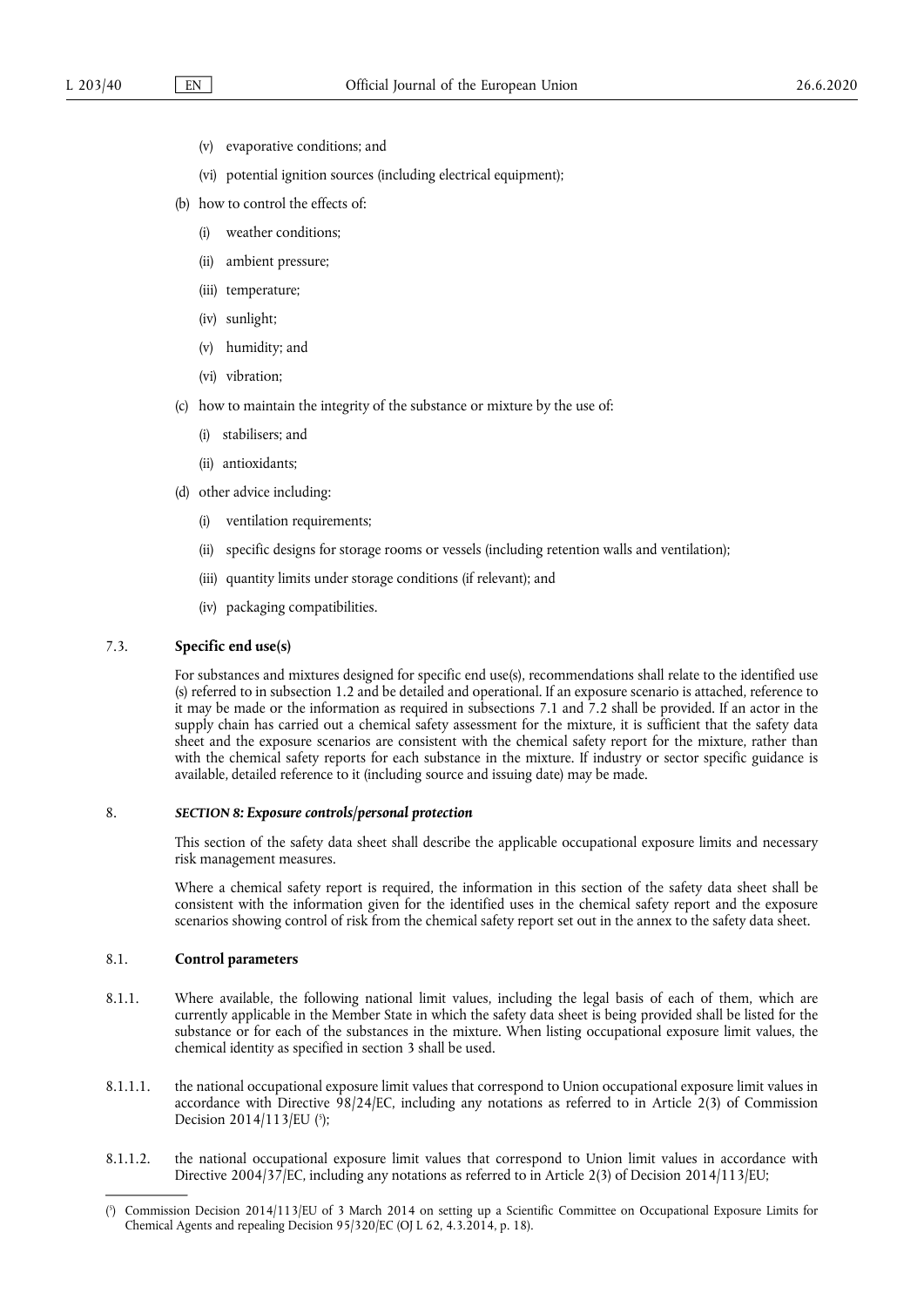- 8.1.1.3. any other national occupational exposure limit values;
- 8.1.1.4. the national biological limit values that correspond to Union biological limit values in accordance with Directive 98/24/EC, including any notations as referred to in Article 2(3) of Decision 2014/113/EU;
- 8.1.1.5. any other national biological limit values.
- 8.1.2. Information on currently recommended monitoring procedures shall be provided at least for the most relevant substances.
- 8.1.3. If air contaminants are formed when using the substance or mixture as intended, applicable occupational exposure limit values and/or biological limit values for these shall also be listed.
- 8.1.4. Where a chemical safety report is required or where a DNEL as referred to in Section 1.4 of Annex I or a PNEC as referred to in Section 3.3 of Annex I is available, the relevant DNELs and PNECs for the substance shall be given for the exposure scenarios from the chemical safety report set out in the annex to the safety data sheet.
- 8.1.5. Where a control banding approach is used to decide on risk management measures in relation to specific uses, sufficient detail shall be given to enable effective management of the risk. The context and limitations of the specific control banding recommendation shall be made clear.

## 8.2. **Exposure controls**

The information required in this subsection shall be provided, unless an exposure scenario containing that information is attached to the safety data sheet.

Where the supplier has waived a test under Section 3 of Annex XI, he shall indicate the specific conditions of use relied on to justify the waiving.

Where a substance has been registered as an isolated intermediate (on-site or transported), the supplier shall indicate that this safety data sheet is consistent with the specific conditions relied on to justify the registration in accordance with Article 17 or 18.

#### 8.2.1. *Appropriate engineering controls*

The description of appropriate exposure control measures shall relate to the identified use(s) of the substance or mixture as referred to in subsection 1.2. This information shall be sufficient to enable the employer to carry out an assessment of risk to the safety and health of workers arising from the presence of the substance or mixture in accordance with Articles 4 to 6 of Directive 98/24/EC and Articles 3 to 5 of Directive 2004/37/EC, where appropriate.

This information shall complement that already given under section 7.

- 8.2.2. *Individual protection measures, such as personal protective equipment*
- 8.2.2.1. The information on use of personal protective equipment shall be consistent with good occupational hygiene practices and in conjunction with other control measures, including engineering controls, ventilation and isolation. Where appropriate, section 5 shall be referred to for specific fire/chemical personal protective equipment advice.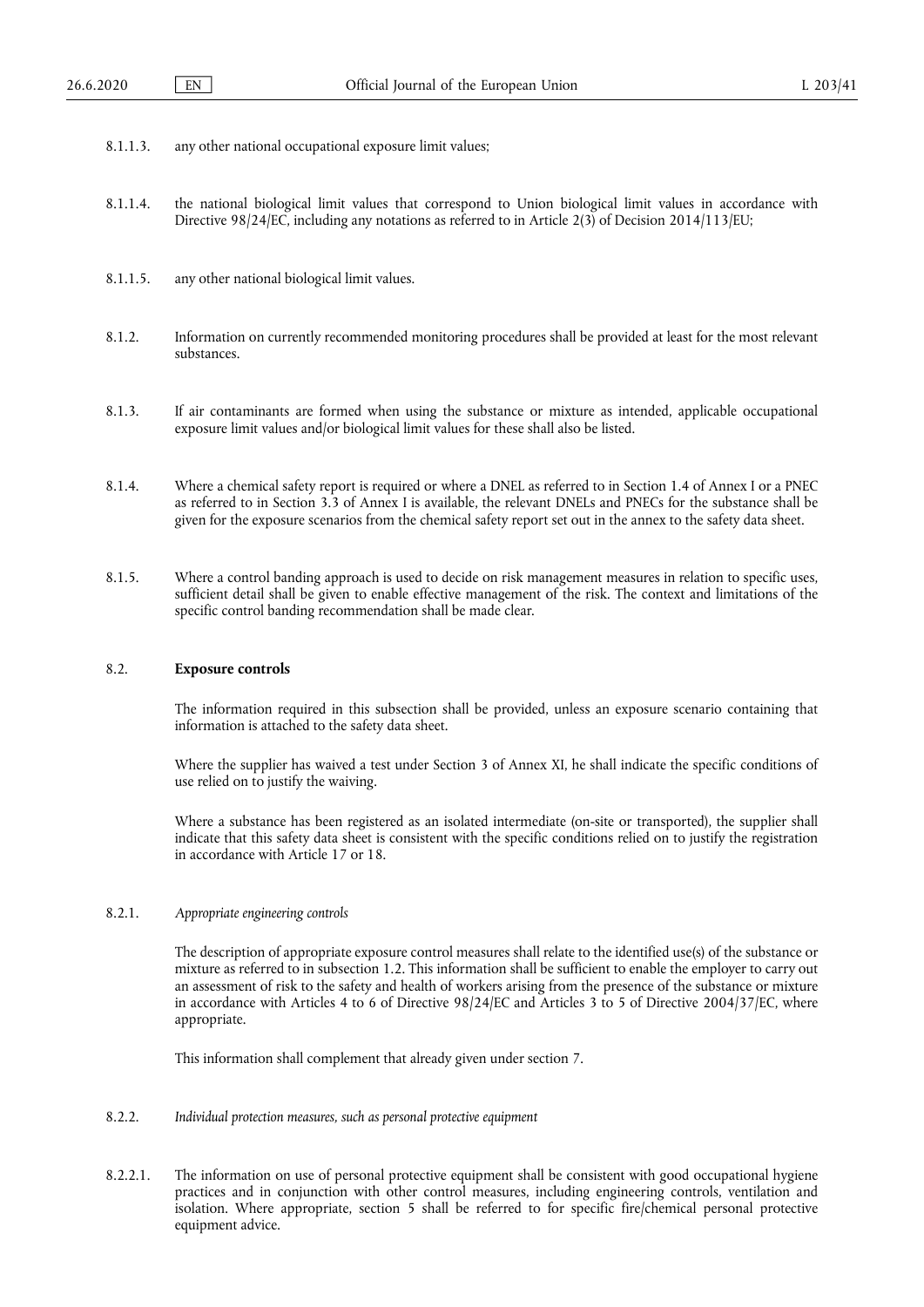- <span id="page-14-1"></span>8.2.2.2. Taking into account Regulation [\(](#page-14-0)EU) 2016/425 of the European Parliament and of the Council (<sup>6</sup>) and referring to the appropriate CEN standards, detailed specifications shall be given on which equipment will provide adequate and suitable protection, including:
	- (a) Eye/face protection

The type of eye/face protection equipment required shall be specified based on the hazard of the substance or mixture and potential for contact, such as safety glasses, safety goggles, face-shield.

- (b) Skin protection
	- (i) *Hand protection*

The type of gloves to be worn when handling the substance or mixture shall be clearly specified based on the hazard of the substance or mixture and potential for contact and with regard to the amount and duration of dermal exposure, including:

— the type of material and its thickness,

— the typical or minimum breakthrough times of the glove material,

If necessary, any additional hand protection measures shall be indicated.

(ii) *Other* 

If it is necessary to protect a part of the body other than the hands, the type and quality of protection equipment required shall be specified, such as gauntlets, boots, bodysuit based on the hazards associated with the substance or mixture and the potential for contact.

If necessary, any additional skin protection measures and specific hygiene measures shall be indicated.

(c) Respiratory protection

For gases, vapours, mist or dust, the type of protective equipment to be used shall be specified based on the hazard and potential for exposure, including air-purifying respirators, specifying the proper purifying element (cartridge or canister), the adequate particulate filters and the adequate masks, or self-contained breathing apparatus.

(d) Thermal hazards

When specifying protective equipment to be worn for materials that represent a thermal hazard, special consideration shall be given to the construction of the personal protective equipment.

### 8.2.3. *Environmental exposure controls*

The information required by the employer to fulfil his commitments under Union environmental protection legislation shall be specified.

Where a chemical safety report is required, a summary of the risk management measures that adequately control exposure of the environment to the substance shall be given for the exposure scenarios set out in the annex to the safety data sheet.

## 9. *SECTION 9: Physical and chemical properties*

This section of the safety data sheet shall describe the empirical data relating to the substance or mixture, if relevant. Article 8(2) of Regulation (EC) No 1272/2008 shall apply.

To enable proper control measures to be taken, all relevant information on the substance or mixture shall be provided. The information in this section shall be consistent with the information provided in the registration or in the chemical safety report, where required, and with the classification of the substance or mixture.

In the case of a mixture, where information does not apply to the mixture as a whole, the entries shall clearly indicate to which substance in the mixture the data apply.

<span id="page-14-0"></span>[<sup>\(</sup>](#page-14-1) 6 ) Regulation (EU) 2016/425 of the European Parliament and of the Council of 9 March 2016 on personal protective equipment and repealing Council Directive 89/686/EEC (OJ L 81, 31.3.2016, p. 51).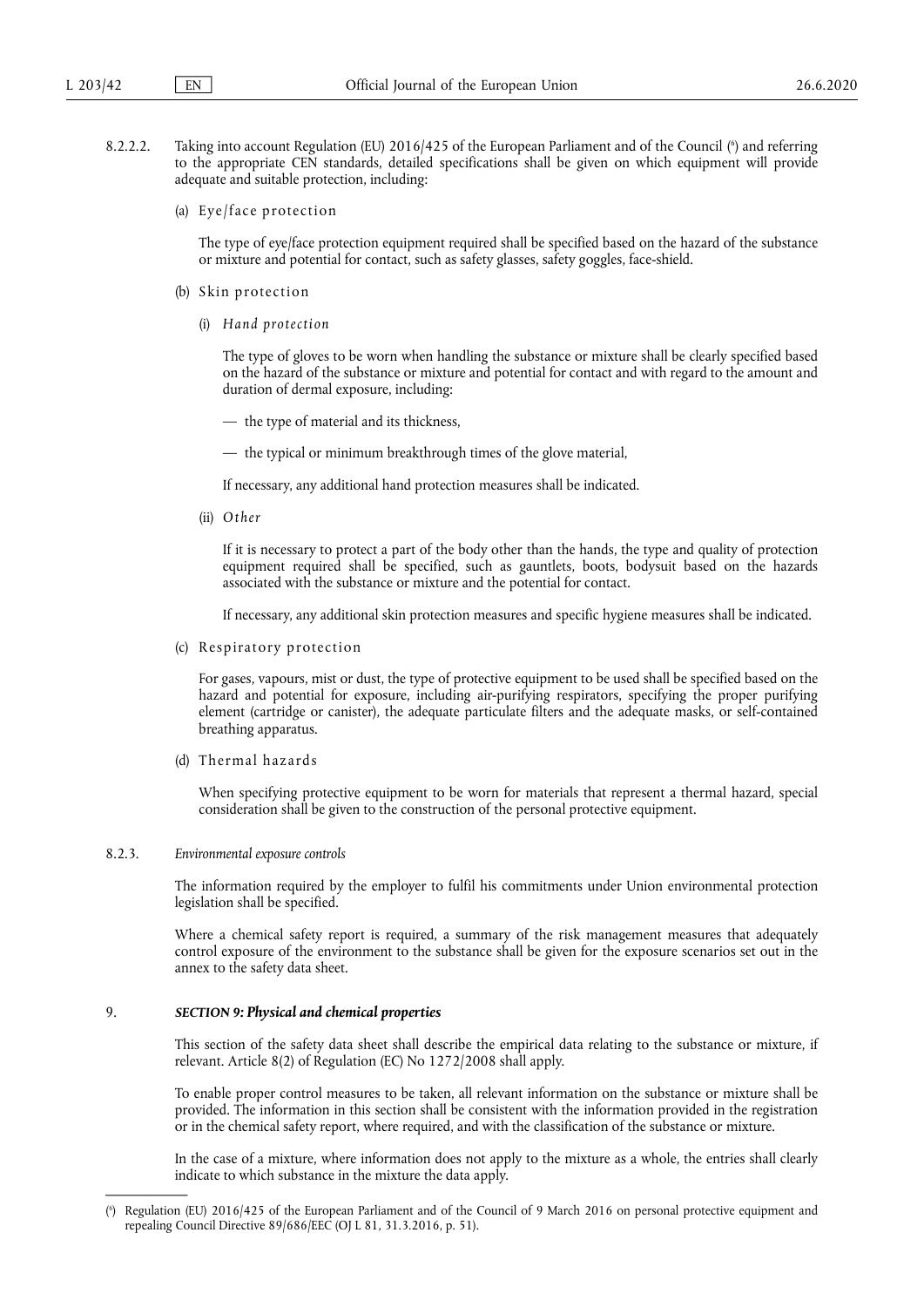Reported properties shall be clearly identified and reported in the appropriate measurement units. The method of determination shall be provided, including measurement and reference conditions, if relevant for the interpretation of the numerical value. Unless specified otherwise, standard conditions of temperature and pressure are 20 °C and 101,3 kPa, respectively.

The properties listed in subsections 9.1 and 9.2 may be presented in a form of a list. Within the subsections, the order of listing the properties may be different if deemed appropriate.

## 9.1. **Information on basic physical and chemical properties**

Each safety data sheet shall include the properties mentioned below. If it is stated that a particular property does not apply or if information on a particular property is not available, this shall be clearly indicated, giving the reasons where possible.

(a) *Physical state* 

The physical state (gas, liquid or solid) shall generally be indicated at standard conditions of temperature and pressure.

The definitions of the terms gas, liquid and solid, as provided in Section 1.0 of Annex I to Regulation (EC) No 1272/2008, shall apply.

(b) *Colour* 

The colour of the substance or mixture as supplied shall be indicated.

In cases where one safety data sheet is used to cover variants of a mixture which may have different colours, the term "various" can be used to describe the colour.

(c) *Odour* 

A qualitative description of the odour shall be given if it is well-known or described in the literature.

If available, the odour threshold shall be indicated (qualitatively or quantitatively).

(d) *Melting point/freezing point* 

Does not apply to gases.

Melting point and freezing point shall be indicated at standard pressure.

In case the melting point is above the measuring range of the method, it shall be indicated up to which temperature no melting point was observed.

If decomposition or sublimation occur prior to or during melting, it shall be indicated.

As regards waxes and pastes, the softening point/range may be indicated instead of the melting point and freezing point.

As regards mixtures, if it is technically not possible to determine the melting point/freezing point, this shall be indicated.

(e) *Boiling point or initial boiling point and boiling range* 

These properties shall be indicated at standard pressure. A boiling point at lower pressure might however be indicated, in case the boiling point is very high or in case decomposition occurs before boiling at standard pressure.

If the boiling point is above the measuring range of the method, the temperature up to which no boiling point was observed shall be indicated.

If decomposition occurs prior to or during boiling, this shall be indicated.

As regards mixtures, if it is technically not possible to determine their boiling point or range, this shall be indicated; in that case, the boiling point of the lowest boiling ingredient shall also be indicated.

(f) *Flammability* 

Applies to gases, liquids and solids.

It shall be indicated whether the substance or mixture is ignitable, i.e. capable of catching fire or being set on fire, even if not classified for flammability.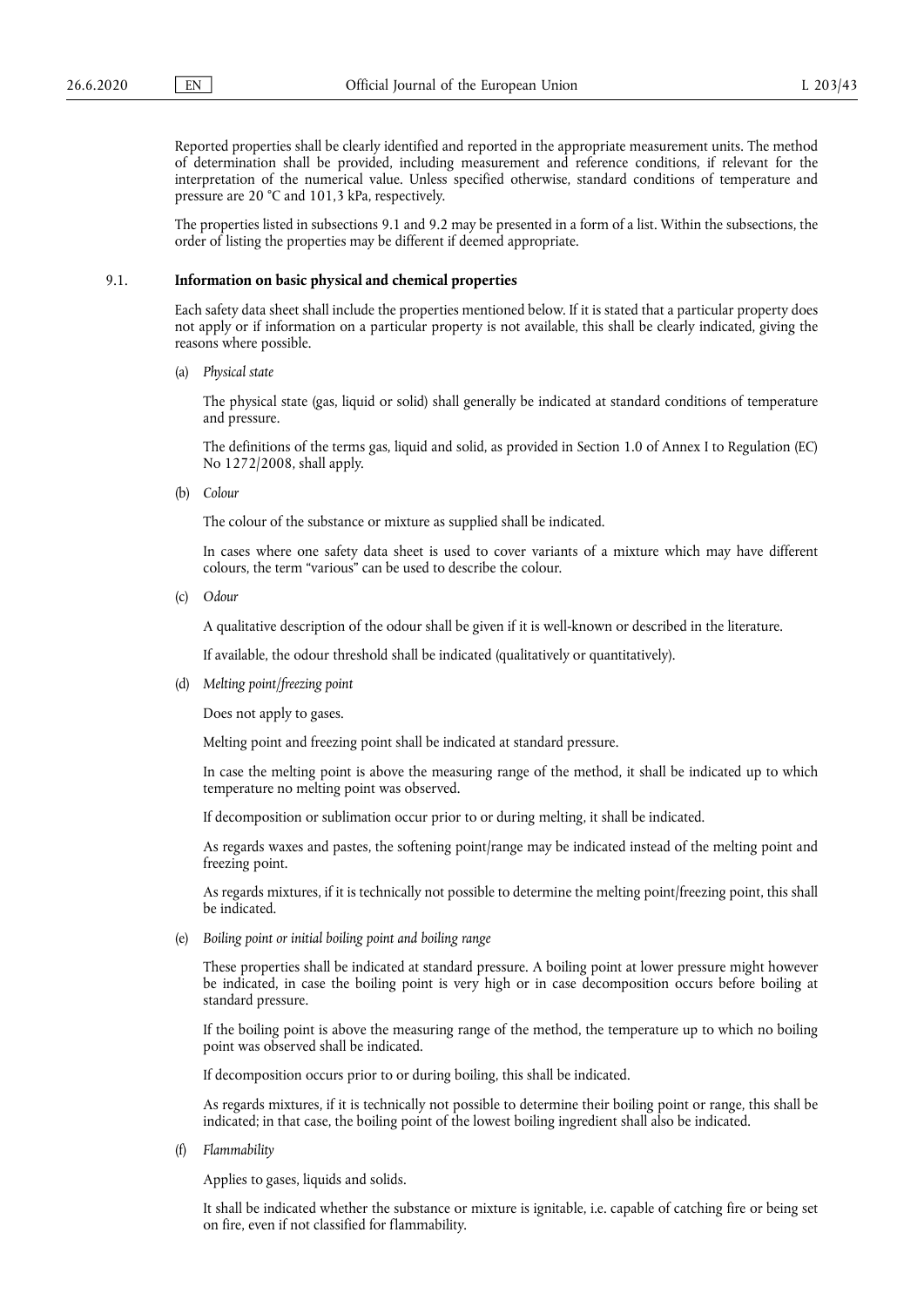If available and appropriate, further information may be indicated, such as whether the effect of ignition is other than a normal combustion (e.g. an explosion) and the ignitability under non-standard conditions.

More specific information on the flammability may be indicated based on the respective hazard classification. The information provided in subsection 9.2.1 shall not be provided in this point.

<span id="page-16-1"></span>(g) *Lower and upper explosion limit* ( 7 [\)](#page-16-0) 

Do not apply to solids.

As regards flammable liquids, at least the lower explosion limit shall be indicated. If the flash point is approximately  $-25$  °C or higher, it may not be possible to determine the upper explosion limit at standard temperature; in that case, it is recommended to indicate the upper explosion limit at a higher temperature. If the flash point is higher than 20 °C, it may not be possible to determine the lower or the upper explosion limit at standard temperature; in that case, it is recommended to indicate both the lower and the upper explosion limits at a higher temperature.

(h) *Flash point* 

Does not apply to gases, aerosols and solids.

For mixtures, a value for the mixture shall be indicated, if available. Otherwise, the flash point(s) of the substance(s) with the lowest flash point(s) shall be indicated.

(i) *Auto-ignition temperature* 

Only applies to gases and liquids.

As regards mixtures the auto-ignition temperature for the mixture shall be indicated, if available. If the value for the mixture is not available, the auto-ignition temperature(s) of the ingredients with the lowest auto-ignition temperature(s) shall be indicated.

(j) *Decomposition temperature* 

Only applies to self-reactive substances and mixtures, organic peroxides, and other substances and mixtures that may decompose.

The self-accelerating decomposition temperature (SADT) and the volume to which it applies, or the decomposition onset temperature shall be indicated.

It shall be indicated whether the temperature given is the SADT or the decomposition onset temperature.

If no decomposition was observed, it shall be indicated up to which temperature no decomposition was observed, e.g. "no decomposition observed up to x °C".

(k) *pH* 

Does not apply to gases.

The pH of the substance or mixture as supplied, or where the product is a solid, the pH of an aqueous liquid or solution at a given concentration, shall be indicated.

The concentration of the test substance or mixture in water shall be indicated.

(l) *Kinematic viscosity* 

Only applies to liquids.

The measurement unit shall be *mm2 /s*.

For non-Newtonian liquids, the thixotropic or rheopexic behaviour shall be indicated.

(m) *Solubility* 

Solubility shall generally be indicated at standard temperature.

The solubility in water shall be indicated.

The solubility in other polar and non-polar solvents may also be included.

<span id="page-16-0"></span>[\(](#page-16-1) 7 ) *Note*: The term 'explosion limit' is synonymous to 'flammability limit', used outside the Union.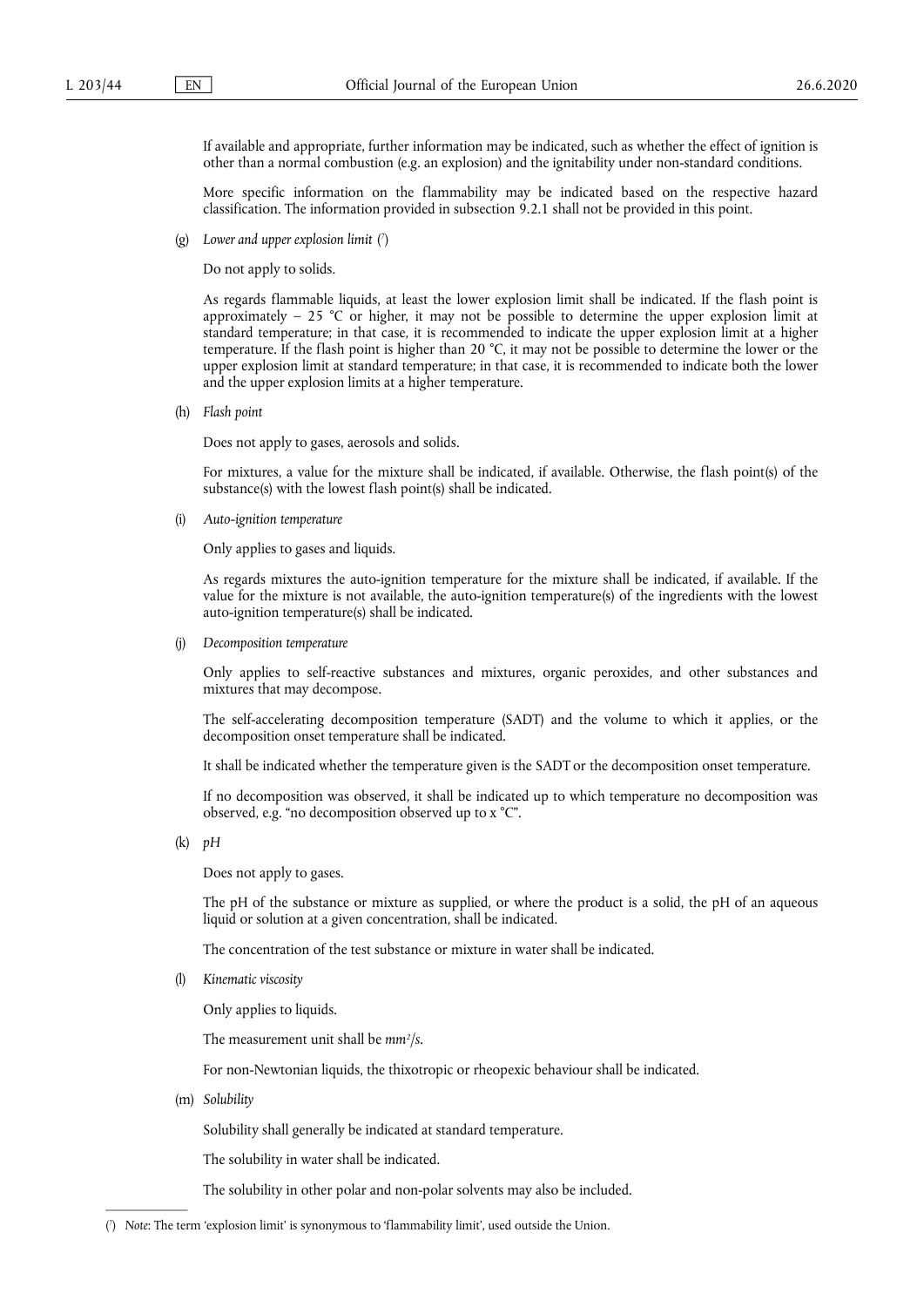As regards mixtures, it shall be indicated if the mixture is fully or only partially soluble in or miscible with water or other solvent.

As regards nanoforms, the dissolution rate in water or in other relevant biological or environmental media shall be indicated in addition to the water solubility.

(n) *Partition coefficient n-octanol/water (log value)* 

Does not apply to inorganic and ionic liquids and does not generally apply to mixtures.

It shall be indicated whether the reported value is based on testing or on calculation.

As regards nanoforms of a substance for which the n-octanol/water partition coefficient does not apply, the dispersion stability in different media shall be indicated.

(o) *Vapour pressure* 

Vapour pressure shall generally be indicated at standard temperature.

As regards volatile fluids, the vapour pressure at 50 °C shall also be indicated.

In cases where one safety data sheet is used to cover variants of a liquid mixture or liquefied gas mixture, a range for the vapour pressure shall be indicated.

As regards liquid mixtures or liquefied gas mixtures, a range for the vapour pressure or at least the vapour pressure of the most volatile ingredient(s), where the vapour pressure of the mixture is predominantly determined by that or those ingredient(s), shall be indicated.

The saturated vapour concentration may also be indicated.

(p) *Density and/or relative density* 

Only apply to liquids and solids.

Density and relative density shall generally be indicated at standard conditions of temperature and pressure.

The absolute density and/or the relative density based on water at 4 °C as reference (also referred to as the specific gravity) shall be indicated.

In cases where variations in density are possible, e.g. due to batch manufacture, or where one safety data sheet is used to cover several variants of a substance or mixture, a range may be indicated.

The safety data sheet shall indicate whether the absolute density (units e.g. *g/cm3* or *kg/m3* ) and/or the relative density (dimensionless) is being reported.

(q) *Relative vapour density* 

Only applies to gases and liquids.

As regards gases, the relative density of the gas based on air at 20 °C as reference shall be indicated.

As regards liquids, the relative vapour density based on air at 20 °C as reference shall be indicated.

As regards liquids, the relative density  $D_m$  of the vapour/air-mixture at 20 °C may also be indicated.

(r) *Particle characteristics* 

Only apply to solids.

The particle size (median equivalent diameter, method of calculation of the diameter (number-, surface- or volume-based) and the range in which this median value varies), shall be indicated. Other properties may also be indicated, such as size distribution (e.g. as a range), shape and aspect ratio, aggregation and agglomeration state, specific surface area and dustiness. If the substance is in nanoform or if the mixture supplied contains a nanoform, those characteristics shall be indicated in this subsection, or referred to if already specified elsewhere in the safety data sheet.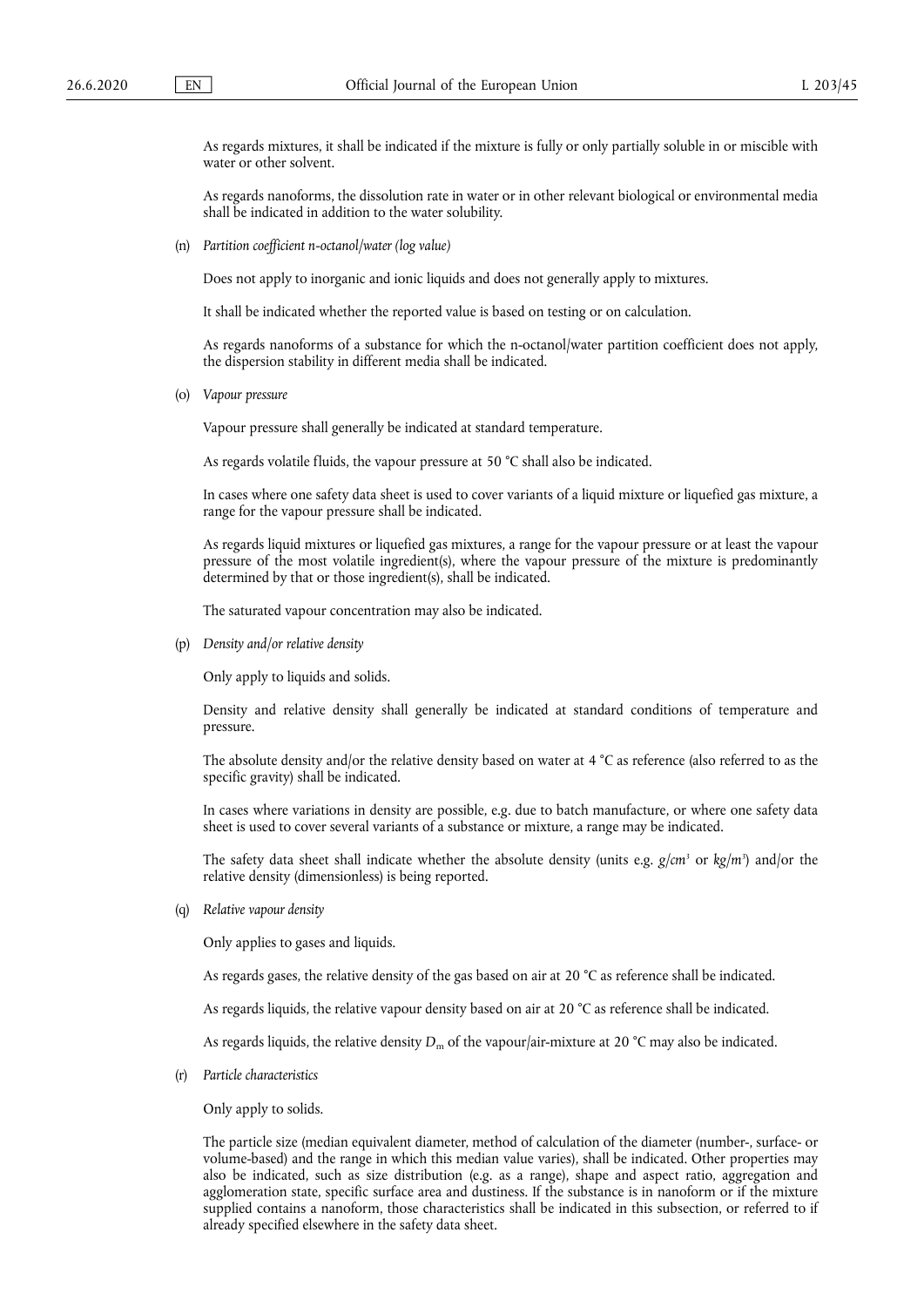## 9.2. **Other information**

In addition to the properties mentioned in subsection 9.1, other physical and chemical parameters shall be indicated, such as the properties listed in subsections 9.2.1 and 9.2.2, if their indication is relevant for the safe use of the substance or mixture.

9.2.1. *Information with regard to physical hazard classes* 

This subsection lists properties, safety characteristics and test results, which may be useful to include in the safety data sheet when a substance or mixture is classified in the respective physical hazard class. Data deemed relevant with regard to a specific physical hazard but not resulting in classification (e.g. negative test results close to the criterion), may also be appropriate to indicate.

The name of the hazard class to which the data relate may be indicated together with the data.

(a) Explosives

This point also applies to substances and mixtures referred to in Note 2 of section 2.1.3 of Annex I of Regulation (EC) No 1272/2008, and to other substances and mixtures which show a positive effect if heated under confinement.

The following information may be provided:

- (i) sensitivity to shock;
- (ii) effect of heating under confinement;
- (iii) effect of ignition under confinement;
- (iv) sensitivity to impact;
- (v) sensitivity to friction;
- (vi) thermal stability;
- (vii) package (type, size, net mass of substance or mixture), based on which the "division" within the explosive class was assigned, or based on which the substance or mixture was exempted from classification as explosive.
- (b) Flammable gases

As regards pure flammable gas, the following information may be provided in addition to data on the explosion limits referred to in point (g) of subsection 9.1:

- (i) the  $T_{\text{C}i}$  (maximum content of flammable gas which, when mixed with nitrogen, is not flammable in air, in mol. %);
- (ii) the fundamental burning velocity if the gas is classified as Category 1B based on fundamental burning velocity.

As regards a flammable gas mixture, the following information may be provided in addition to data on the explosion limits referred to in point (g) of subsection 9.1:

- (i) explosion limits, if tested, or an indication of whether the classification and category assignment is based on calculation;
- (ii) fundamental burning velocity if the gas mixture is classified as Category 1B based on fundamental burning velocity.
- (c) Aerosols

The following total percentage (by mass) of flammable components may be provided, unless the aerosol is classified as Aerosol category 1 because it contains more than 1 % (by mass) flammable components or has a heat of combustion of at least 20 kJ/g and is not submitted to the flammability classification procedures (see the Note in Paragraph 2.3.2.2 of Annex I to Regulation (EC) No 1272/2008);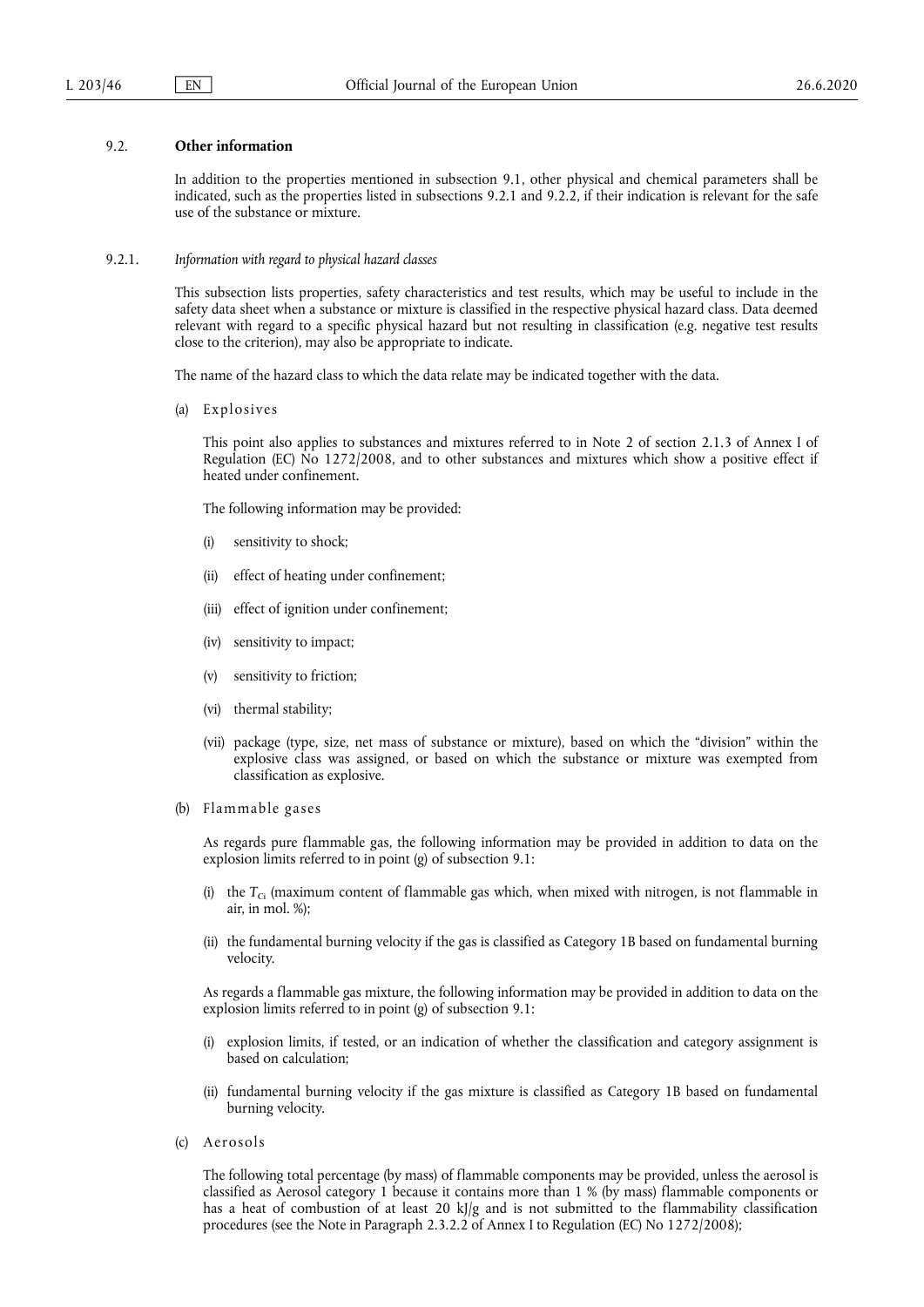#### (d) Oxidising gases

As regards pure gas, the *C*i (coefficient of oxygen equivalency) as per ISO 10156 "Gases and gas mixtures – Determination of fire potential and oxidizing ability for the selection of cylinder valve outlets", or as per an equivalent method, may be provided;

As regards a gas mixture, the words "oxidising gas Category 1 (tested as per ISO 10156 (or as per an equivalent method))" may be indicated as regards tested mixtures, or the calculated oxidising power as per ISO 10156 or as per an equivalent method;

(e) Gases under pressure

As regards pure gas, critical temperature may be provided.

As regards gas mixture, pseudo-critical temperature may be provided;

(f) Flammable liquids

When the substance or mixture is classified as flammable liquid, data on the boiling point and flash point do not need to be provided under this point as that data are to be indicated in accordance with the subsection 9.1. Information on sustained combustibility may be provided.

(g) Flammable solids

The following information may be provided:

- (i) burning rate, or burning time as regards metal powders,
- (ii) statement on whether the wetted zone has been passed;
- (h) Self-reactive substances and mixtures

In addition to the indication of the SADT as specified in point (j) of subsection 9.1, the following information may be provided:

- (i) decomposition temperature,
- (ii) detonation properties,
- (iii) deflagration properties,
- (iv) effect of heating under confinement,
- (v) explosive power, if applicable;
- (i) Pyrophoric liquids

Information on whether spontaneous ignition or charring of filter paper occurs may be provided.

(j) Pyrophoric solids

The following information may be provided:

- (i) statement on whether spontaneous ignition occurs when poured or within five minutes thereafter, as regards solids in powder form,
- (ii) statement on whether pyrophoric properties could change over time.
- (k) Self-heating substances and mixtures

The following information may be provided:

- (i) statement on whether spontaneous ignition occurs and the maximum temperature rise obtained,
- (ii) results of screening tests referred to in section 2.11.4.2 of Annex I to Regulation (EC) No 1272/2008, if relevant and available;
- (l) Substances and mixtures, which emit f lammable gases in contact with water

The following information may be provided:

- (i) identity of the emitted gas, if known,
- (ii) statement on whether the emitted gas ignites spontaneously,
- (iii) gas evolution rate;
- (m) Oxidising liquids

Information on whether spontaneous ignition occurs when mixed with cellulose may be provided.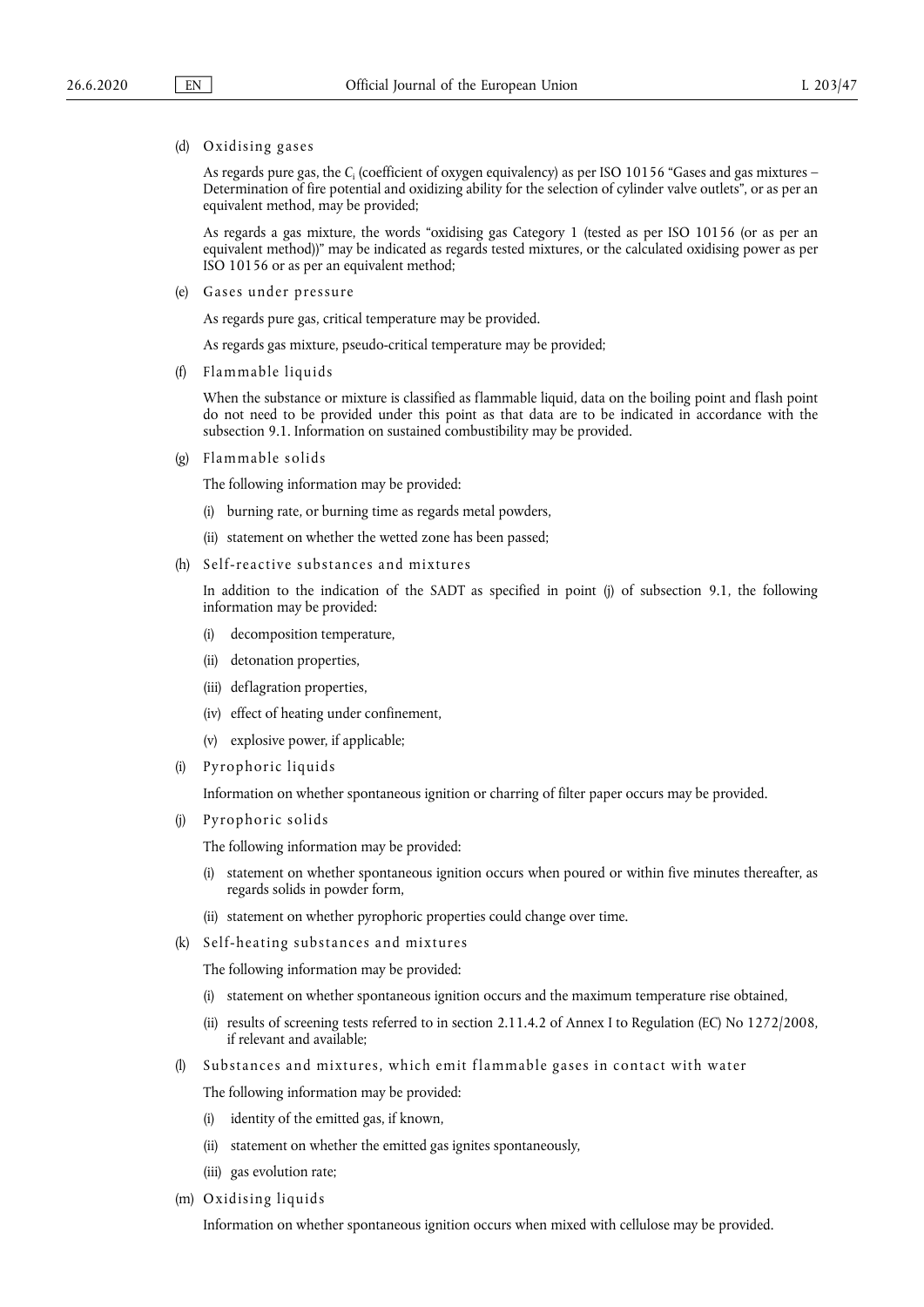### (n) Oxidizing solids

Information on whether spontaneous ignition occurs when mixed with cellulose may be provided.

(o) Organic peroxides

In addition to the indication of the SADT as specified in point (j) of subsection 9.1, the following information may be provided:

- (i) decomposition temperature,
- (ii) detonation properties,
- (iii) deflagration properties,
- (iv) effect of heating under confinement,
- (v) explosive power;
- (p) Corrosive to metals

The following information may be provided:

- (i) metals that are corroded by the substance or mixture,
- (ii.) corrosion rate and statement on whether it refers to steel or aluminium,
- (iii.) reference to other sections of the safety data sheet with regard to compatible or incompatible materials.
- (q) Desensitised explosives

The following information may be provided:

- (i) desensitising agent used,
- (ii) exothermic decomposition energy,
- (iii) corrected burning rate  $(A<sub>c</sub>)$ ;
- (iv) explosive properties of the desensitised explosive in that state.

### 9.2.2. *Other safety characteristics*

Properties, safety characteristics and test results listed below may be useful to indicate as regards a substance or a mixture:

- (a) mechanical sensitivity;
- (b) self-accelerating polymerisation temperature;
- (c) formation of explosible dust/air mixtures;
- (d) acid/alkaline reserve;
- (e) evaporation rate;
- (f) miscibility;
- (g) conductivity;
- (h) corrosiveness;
- (i) gas group;
- (j) redox potential;
- (k) radical formation potential;
- (l) photocatalytic properties.

Other physical and chemical parameters shall be indicated if their indication is relevant for the safe use of the substance or mixture.

## 10. *SECTION 10: Stability and reactivity*

This section of the safety data sheet shall describe the stability of the substance or mixture and the possibility of hazardous reactions occurring under certain conditions of use and also if released into the environment, including, where appropriate, a reference to the test methods used. If it is stated that a particular property does not apply or if information on a particular property is not available, the reasons shall be given.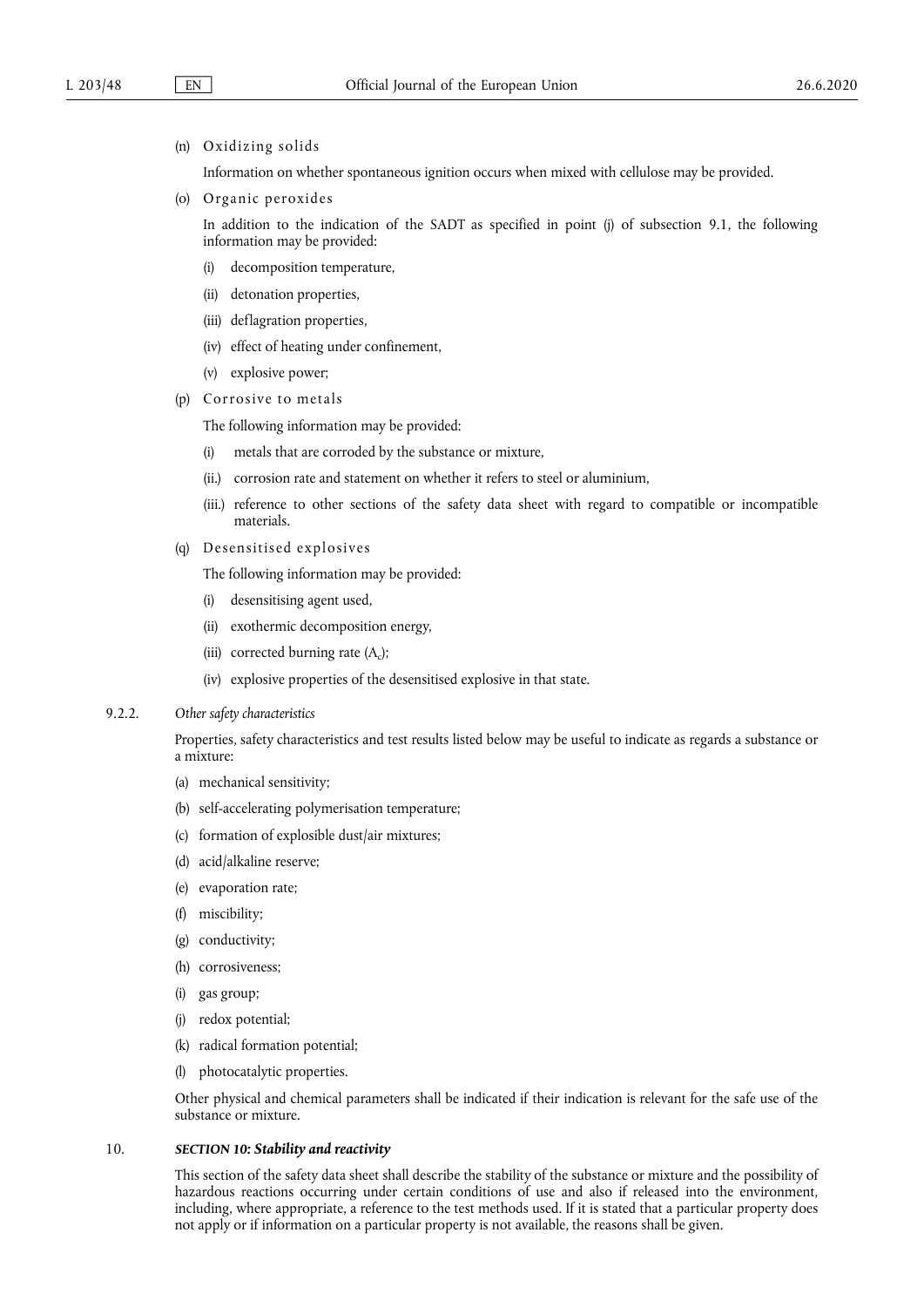## 10.1. **Reactivity**

- 10.1.1. The reactivity hazards of the substance or mixture shall be described. Specific test data shall be provided for the substance or mixture as a whole, where available. However, the information may also be based on general data for the class or family of substance or mixture if such data adequately represent the anticipated hazard of the substance or mixture.
- 10.1.2. If data for mixtures are not available, data on substances in the mixture shall be provided. In determining incompatibility, the substances, containers and contaminants that the substance or mixture might be exposed to during transportation, storage and use shall be considered.

### 10.2. **Chemical stability**

It shall be indicated if the substance or mixture is stable or unstable under normal ambient and anticipated storage and handling conditions of temperature and pressure. Any stabilisers which are, or may need to be, used to maintain the chemical stability of the substance or mixture shall be described. The safety significance of any change in the physical appearance of the substance or mixture shall be indicated. As regards desensitised explosives, information on the shelf life and instructions on how to verify desensitisation shall be provided, and it shall be indicated that removal of the desensitising agent will turn the product into an explosive.

### 10.3. **Possibility of hazardous reactions**

If relevant, it shall be stated if the substance or mixture may react or polymerise, releasing excess pressure or heat, or creating other hazardous conditions. The conditions under which the hazardous reactions may occur shall be described.

## 10.4. **Conditions to avoid**

Conditions such as temperature, pressure, light, shock, static discharge, vibrations or other physical stresses that might result in a hazardous situation shall be listed ("conditions to avoid") and if appropriate a brief description of measures to be taken to manage risks associated with such hazards shall be given. As regards desensitised explosives, information on measures to be taken in order to avoid the unintentional removal of the desensitising agent shall be provided, and conditions to avoid shall be listed if the substance or mixture is not sufficiently desensitised.

#### 10.5. **Incompatible materials**

Families of substances or mixtures or specific substances, such as water, air, acids, bases, oxidising agents, with which the substance or mixture could react to produce a hazardous situation (like an explosion, a release of toxic or flammable materials, or a liberation of excessive heat), shall be listed and if appropriate a brief description of measures to be taken to manage risks associated with such hazards shall be given.

#### 10.6. **Hazardous decomposition products**

Known and reasonably anticipated hazardous decomposition products produced as a result of use, storage, spill and heating shall be listed. Hazardous combustion products shall be included in section 5 of the safety data sheet.

## 11. *SECTION 11: Toxicological information*

This section of the safety data sheet is meant for use primarily by medical professionals, occupational health and safety professionals and toxicologists. A concise but complete and comprehensible description of the various toxicological (health) effects and the available data used to identify those effects shall be provided, including where appropriate information on toxicokinetics, metabolism and distribution. The information in this section shall be consistent with the information provided in the registration and/or in the chemical safety report where required, and with the classification of the substance or mixture.

## 11.1. **Information on hazard classes as defined in Regulation (EC) No 1272/2008**

The relevant hazard classes, for which information shall be provided, are:

- (a) acute toxicity;
- (b) skin corrosion/irritation;
- (c) serious eye damage/irritation;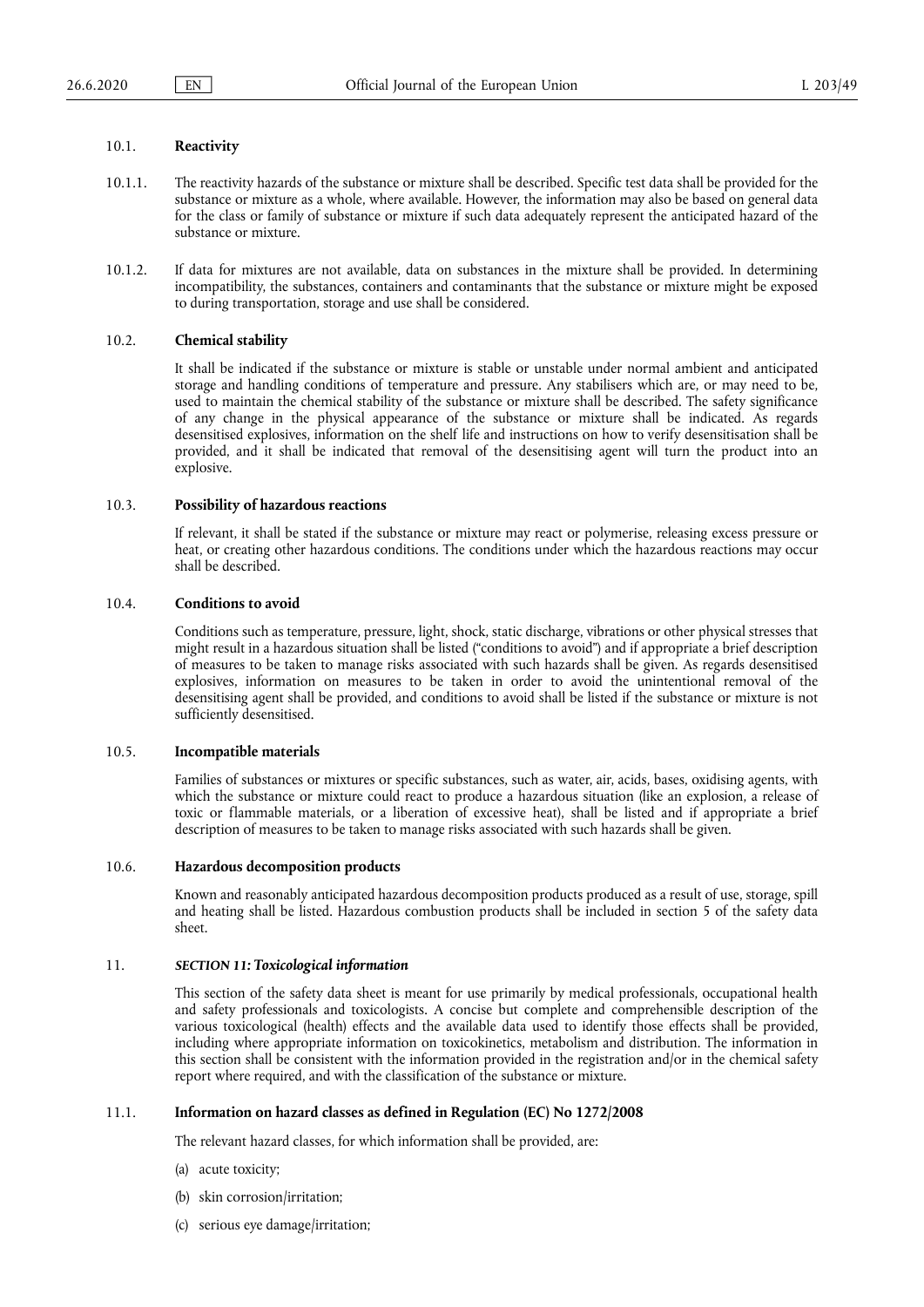- (d) respiratory or skin sensitisation;
- (e) germ cell mutagenicity;
- (f) carcinogenicity;
- (g) reproductive toxicity;
- (h) STOT-single exposure;
- (i) STOT-repeated exposure;
- (j) aspiration hazard.

These hazards shall always be listed on the safety data sheet.

For substances subject to registration, brief summaries of the information derived from the application of Annexes VII to XI shall be given, including, where appropriate, a reference to the test methods used. For substances subject to registration, the information shall also include the result of the comparison of the available data with the criteria given in Regulation (EC) No 1272/2008 for CMR, categories 1A and 1B, following point 1.3.1 of Annex I to this Regulation.

- 11.1.1. Information shall be provided for each hazard class or differentiation. If it is stated that the substance or mixture is not classified for a particular hazard class or differentiation, the safety data sheet shall clearly state whether this is due to lack of data, technical impossibility to obtain the data, inconclusive data or data which are conclusive although insufficient for classification; in the latter case the safety data sheet shall specify "based on available data, the classification criteria are not met".
- 11.1.2. The data included in this subsection shall apply to the substance or mixture as placed on the market. In the case of a mixture, the data should describe the toxicological properties of the mixture as a whole, except if Article 6 (3) of Regulation (EC) No 1272/2008 applies. If available, the relevant toxicological properties of the hazardous substances in a mixture shall also be provided, such as the LD50, acute toxicity estimates or LC50.
- 11.1.3. Where there is a substantial amount of test data on the substance or mixture, it may be necessary to summarise results of the critical studies used, for example, by route of exposure.
- 11.1.4. Where the classification criteria for a particular hazard class are not met, information supporting this conclusion shall be provided.
- 11.1.5. *Information on likely routes of exposure*

Information shall be provided on likely routes of exposure and the effects of the substance or mixture via each possible route of exposure, that is, through ingestion (swallowing), inhalation or skin/eye exposure. If health effects are not known, this shall be stated.

11.1.6. *Symptoms related to the physical, chemical and toxicological characteristics* 

Potential adverse health effects and symptoms associated with exposure to the substance or mixture and its ingredients or known by-products shall be described. Available information shall be provided on the symptoms related to the physical, chemical, and toxicological characteristics of the substance or mixture following exposure. The first symptoms at low exposures through to the consequences of severe exposure shall be described, such as "headaches and dizziness may occur, proceeding to fainting or unconsciousness; large doses may result in coma and death".

11.1.7. *Delayed and immediate effects as well as chronic effects from short and long-term exposure* 

Information shall be provided on whether delayed or immediate effects can be expected after short- or longterm exposure. Information on acute and chronic health effects relating to human exposure to the substance or mixture shall also be provided. Where human data are not available, information on the experimental data shall be summarised, with details on either animal data and the species clearly identified or the in vitro tests and the cell types clearly identified. It shall be indicated whether toxicological data is based on human or animal data or on in vitro tests.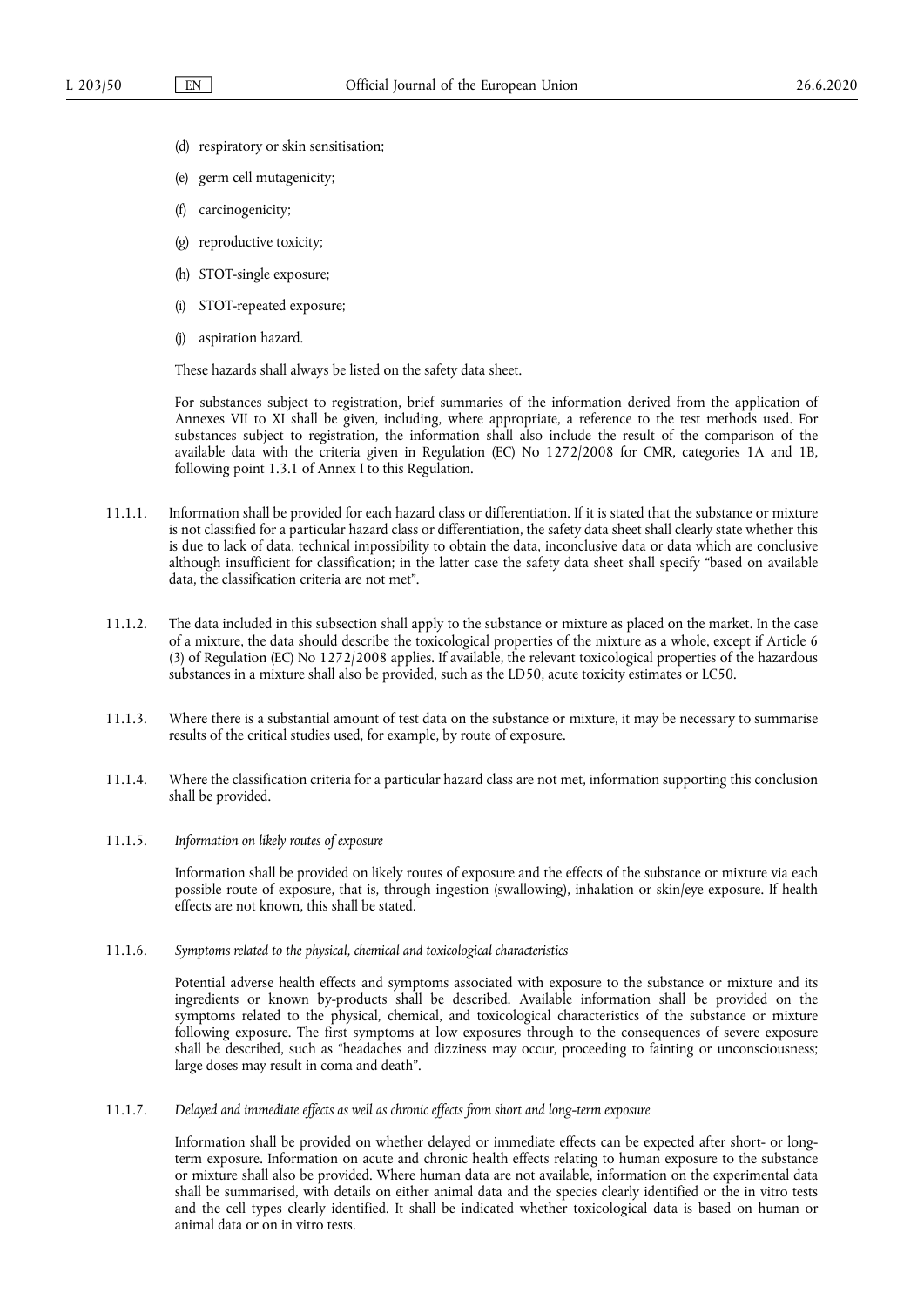#### 11.1.8. *Interactive effects*

Information on interactions shall be included if relevant and available.

11.1.9. *Absence of specific data* 

It may not always be possible to obtain information on the hazards of a substance or mixture. In cases where data on the specific substance or mixture are not available, data on similar substances or mixtures, if appropriate, may be used, provided the relevant similar substance or mixture is identified. Where specific data are not used, or where data are not available, this shall be clearly stated.

11.1.10. *Mixtures* 

For a given health effect, if a mixture has not been tested for its health effects as a whole, relevant information on relevant substances listed under section 3 shall be provided.

- 11.1.11. *Mixture versus substance information*
- 11.1.11.1. The substances in a mixture may interact with each other in the body, resulting in different rates of absorption, metabolism and excretion. As a result, the toxic actions may be altered and the overall toxicity of the mixture may be different from that of the substances in it. This shall be taken into account when providing toxicological information in this subsection of the safety data sheet.
- 11.1.11.2. It is necessary to consider whether the concentration of each substance is sufficient to contribute to the overall health effects of the mixture. The information on toxic effects shall be presented for each substance, except for the following cases:
	- (a) if the information is duplicated, it shall be listed only once for the mixture overall, such as when two substances both cause vomiting and diarrhoea;
	- (b) if it is unlikely that these effects will occur at the concentrations present, such as when a mild irritant is diluted to below a certain concentration in a non-irritant solution;
	- (c) where information on interactions between substances in a mixture is not available, assumptions shall not be made and instead the health effects of each substance shall be listed separately.

## 11.2 **Information on other hazards**

#### 11.2.1. *Endocrine disrupting properties*

Information on adverse health effects caused by endocrine disrupting properties shall be provided, where available, for the substances identified as having endocrine disrupting properties in Subsection 2.3. This information shall consist of brief summaries of the information derived from application of the assessment criteria laid down in the corresponding Regulations ((EC) No 1907/2006, (EU) 2017/2100, (EU) 2018/605), that is relevant to assess endocrine disrupting properties for human health.

11.2.2. *Other information* 

Other relevant information on adverse health effects shall be included even when not required by the classification criteria.

### 12. *SECTION 12: Ecological information*

This section of the safety data sheet shall provide information to enable evaluation of the environmental impact of the substance or mixture where it is released to the environment. Subsections 12.1 to 12.7 of the safety data sheet shall provide a short summary of the data including, where available, relevant test data and clearly indicating species, media, units, test duration and test conditions. This information may assist in handling spills, and evaluating waste treatment practices, control of release, accidental release measures and transport. If it is stated that a particular property does not apply (because the available data shows that the substance or mixture does not meet the criteria for classification) or if information on a particular property is not available, the reasons shall be indicated. Additionally, if a substance or mixture is not classified for other reasons (for example, due to the technical impossibility of obtaining the data or to inconclusive data) this should be clearly stated on the safety data sheet.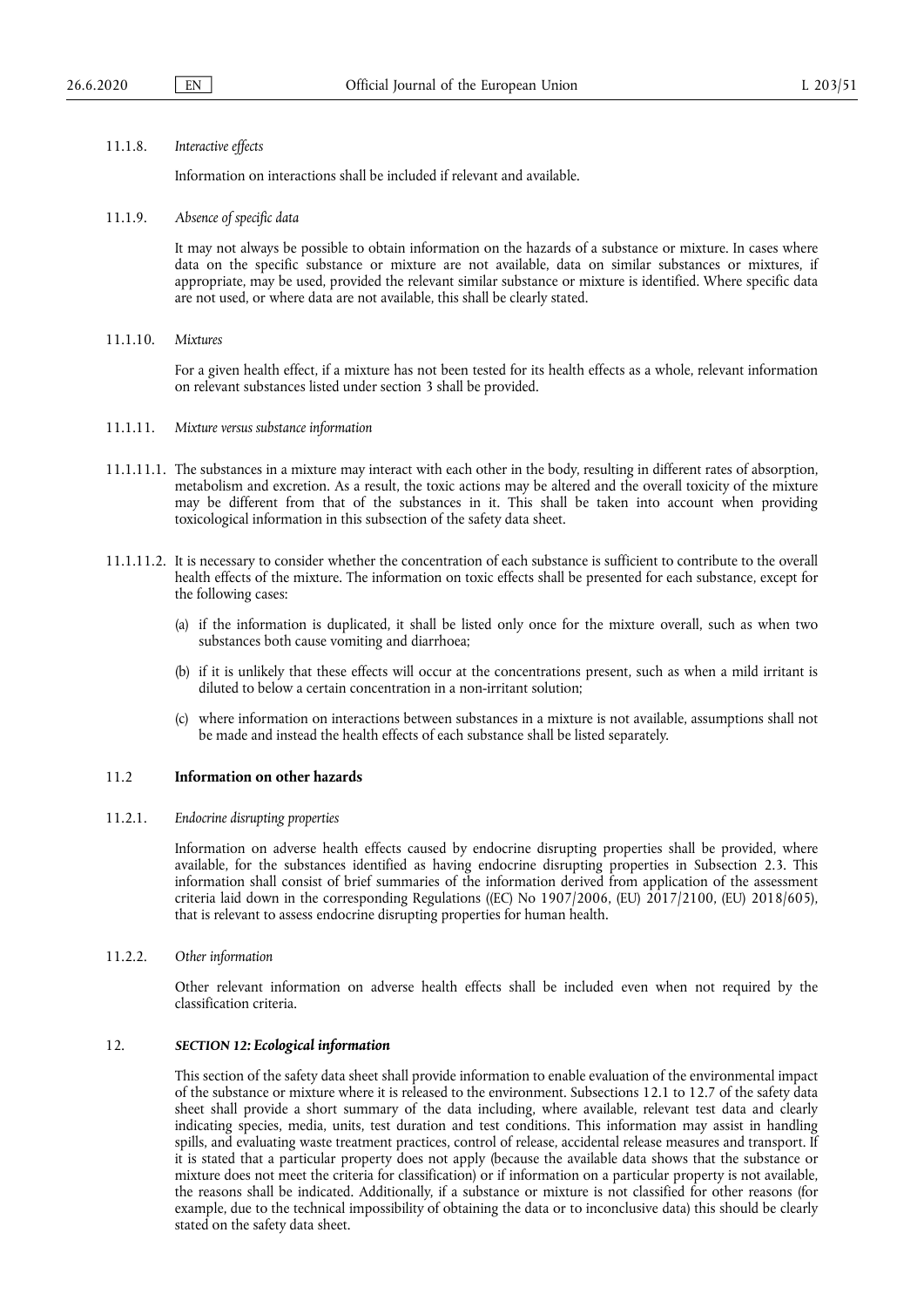Some properties are substance specific, i.e. bioaccumulation, persistence and degradability, and that information shall be given, where available and appropriate, for each relevant substance in the mixture (i.e. those which are required to be listed in section 3 of the safety data sheet and are hazardous to the environment or PBT/vPvB – substances). Information shall also be provided for hazardous transformation products arising from the degradation of substances and mixtures.

The information in this section shall be consistent with the information provided in the registration and/or in the chemical safety report where required, and with the classification of the substance or mixture.

Where reliable and relevant experimental data are available, that data shall be provided and take precedence over information obtained from models.

### 12.1. **Toxicity**

Information on toxicity using data from tests performed on aquatic and/or terrestrial organisms shall be provided when available. This shall include relevant available data on aquatic toxicity, both acute and chronic for fish, crustaceans, algae and other aquatic plants. In addition, toxicity data on soil micro- and macroorganisms and other environmentally relevant organisms, such as birds, bees and plants, shall be included when available. Where the substance or mixture has inhibitory effects on the activity of microorganisms, the possible impact on sewage treatment plants shall be mentioned.

Where experimental data are not available, the supplier shall consider whether reliable and relevant information obtained from models can be provided.

For substances subject to registration, summaries of the information derived from the application of Annexes VII to XI of this Regulation shall be included.

#### 12.2. **Persistence and degradability**

Degradability is the potential for the substance or the appropriate substances in a mixture to degrade in the environment, either through biodegradation or other processes, such as oxidation or hydrolysis. Persistence is the lack of demonstration of degradation in the situations defined in Sections 1.1.1 and 1.2.1 of Annex XIII. Test results relevant to assess persistence and degradability shall be given where available. If degradation halflives are quoted it must be indicated whether these half-lives refer to mineralisation or to primary degradation. The potential of the substance or certain substances in a mixture to degrade in sewage treatment plants shall also be mentioned.

Where experimental data are not available, the supplier shall consider whether reliable and relevant information obtained from models can be provided.

This information shall be given where available and appropriate, for each individual substance in the mixture, which is required to be listed in section 3 of the safety data sheet.

## 12.3. **Bioaccumulative potential**

Bioaccumulative potential is the potential of the substance or certain substances in a mixture to accumulate in biota and, eventually, to pass through the food chain. Test results relevant to assess the bioaccumulative potential shall be given. This shall include reference to the octanol-water partition coefficient  $(K_{ow})$  and bioconcentration factor (BCF), or other relevant parameters related to bioaccumulation, if available.

Where experimental data are not available, it shall be considered whether model predictions can be provided.

This information shall be given where available and appropriate, for each individual substance in the mixture which is required to be listed in section 3 of the safety data sheet.

### 12.4. **Mobility in soil**

Mobility in soil is the potential of the substance or the components of a mixture, if released to the environment, to move under natural forces to the groundwater or to a distance from the site of release. The potential for mobility in soil shall be given where available. Information on mobility in soil can be determined from relevant mobility data such as adsorption studies or leaching studies, known or predicted distribution to environmental compartments, or surface tension. For example, soil adsorption coefficient (Koc) values can be predicted from Kow. Leaching and mobility can be predicted from models.

This information shall be given where available and appropriate, for each individual substance in the mixture which is required to be listed in section 3 of the safety data sheet.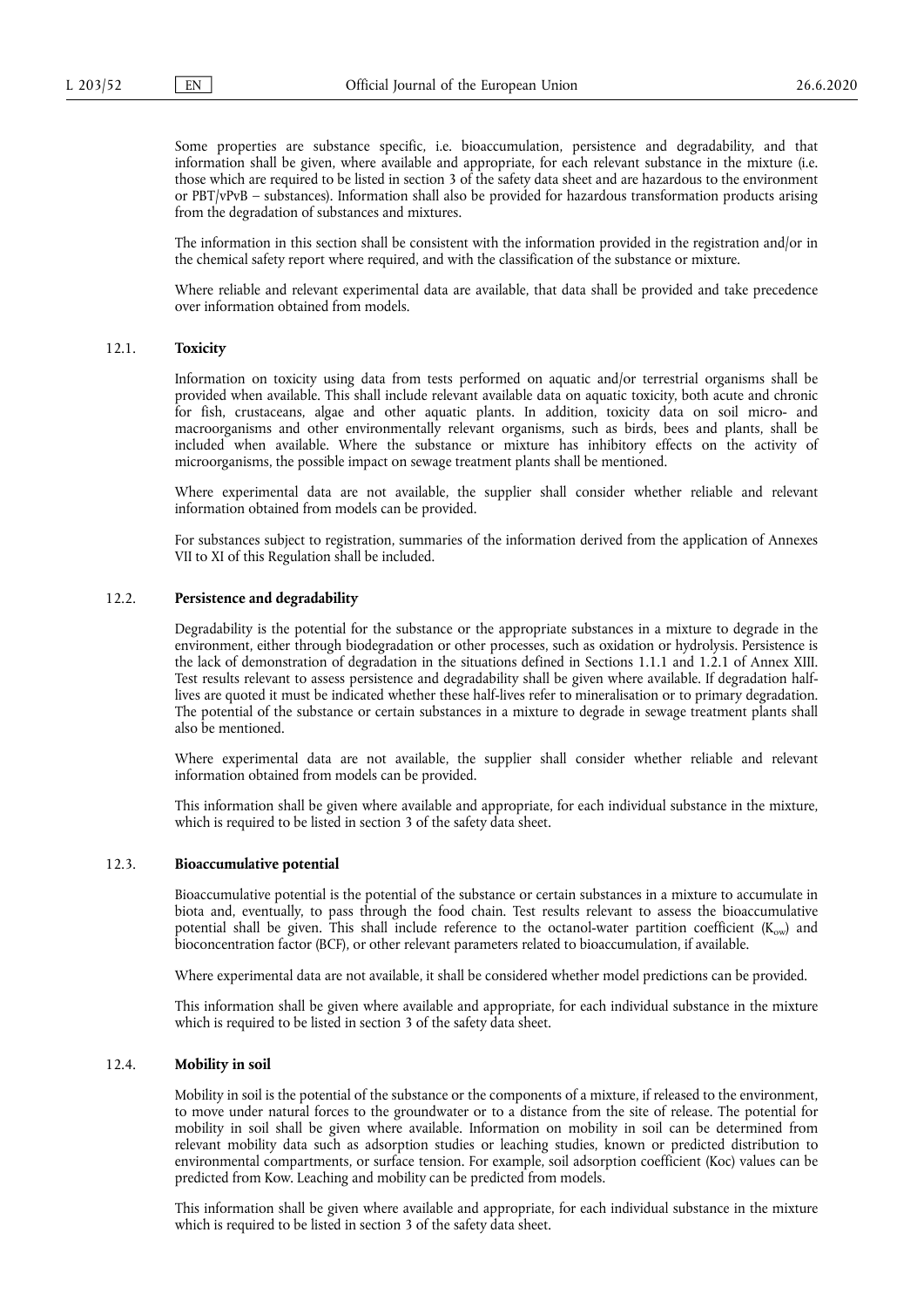### 12.5. **Results of PBT and vPvB assessment**

Where a chemical safety report is required, the results of the PBT and vPvB assessment as set out in the chemical safety report shall be given.

### 12.6. **Endocrine disrupting properties**

Information on adverse effects on the environment caused by endocrine disrupting properties shall be provided where available, for the substances identified as having endocrine disrupting properties in subsection 2.3. This information shall consist of brief summaries of the information derived from application of the assessment criteria laid down in the corresponding Regulations ((EC) No 1907/2006, (EU) 2017/2100, (EU) 2018/605), that is relevant to assess endocrine disrupting properties for the environment.

## 12.7. **Other adverse effects**

Information on any other adverse effects on the environment shall be included where available, such as environmental fate (exposure), photochemical ozone creation potential, ozone depletion potential or global warming potential.

#### 13. *SECTION 13: Disposal considerations*

<span id="page-25-2"></span>This section of the safety data sheet shall provide information for proper waste management of the substance or mixture and/or its container to assist in the determination of safe and environmentally preferred waste management options, consistent with the requirements of Directive 2008/98/EC of the European Parliament and of the Council ( 8 [\)](#page-25-0) by the Member State in which the safety data sheet is being supplied. Information relevant for the safety of persons conducting waste management activities shall complement the information given in section 8.

Where a chemical safety report is required and where a waste stage analysis has been performed, the information on the waste management measures shall be consistent with the identified uses in the chemical safety report and the exposure scenarios from the chemical safety report set out in the annex to the safety data sheet.

### 13.1. **Waste treatment methods**

This subsection of the safety data sheet shall:

- (a) specify waste treatment containers and methods including the appropriate methods of waste treatment of both the substance or mixture and any contaminated packaging (for example, incineration, recycling, landfilling);
- (b) specify the physical/chemical properties that may affect waste treatment options;
- (c) discourage sewage disposal;
- (d) identify, where appropriate, any special precautions for any recommended waste treatment option.

Any relevant Union provisions relating to waste or, in their absence, any relevant national or regional provisions in force shall be referred to.

#### 14. *SECTION 14: Transport information*

This section of the safety data sheet shall provide basic classification information for the transport/shipment of substances or mixtures mentioned in section 1 by road, rail, sea, inland waterways or air. Where such information is not available or relevant this shall be stated.

<span id="page-25-3"></span>Where relevant, this section shall provide information on the transport classification for each of the following international agreements which are transposing the UN Model Regulations for specific transport modes: the Agreement concerning the International Carriage of Dangerous Goods by Road (ADR), the Regulations concerning the International Carriage of Dangerous Goods by Rail (RID) and the European Agreement concerning the International Carriage of Dangerous Goods by Inland Waterways (ADN), all three of which have been implemented by Directive 2008/68/EC of the European Parliament and of the Council [\(](#page-25-1) 9 ), as well as

<span id="page-25-0"></span>[<sup>\(</sup>](#page-25-2) 8 ) Directive 2008/98/EC of the European Parliament and of the Council of 19 November 2008 on waste and repealing certain Directives (OJ L 312, 22.11.2008, p. 3).

<span id="page-25-1"></span>[<sup>\(</sup>](#page-25-3) 9 ) Directive 2008/68/EC of the European Parliament and of the Council of 24 September 2008 on the inland transport of dangerous goods (OJ L 260, 30.9.2008, p. 13).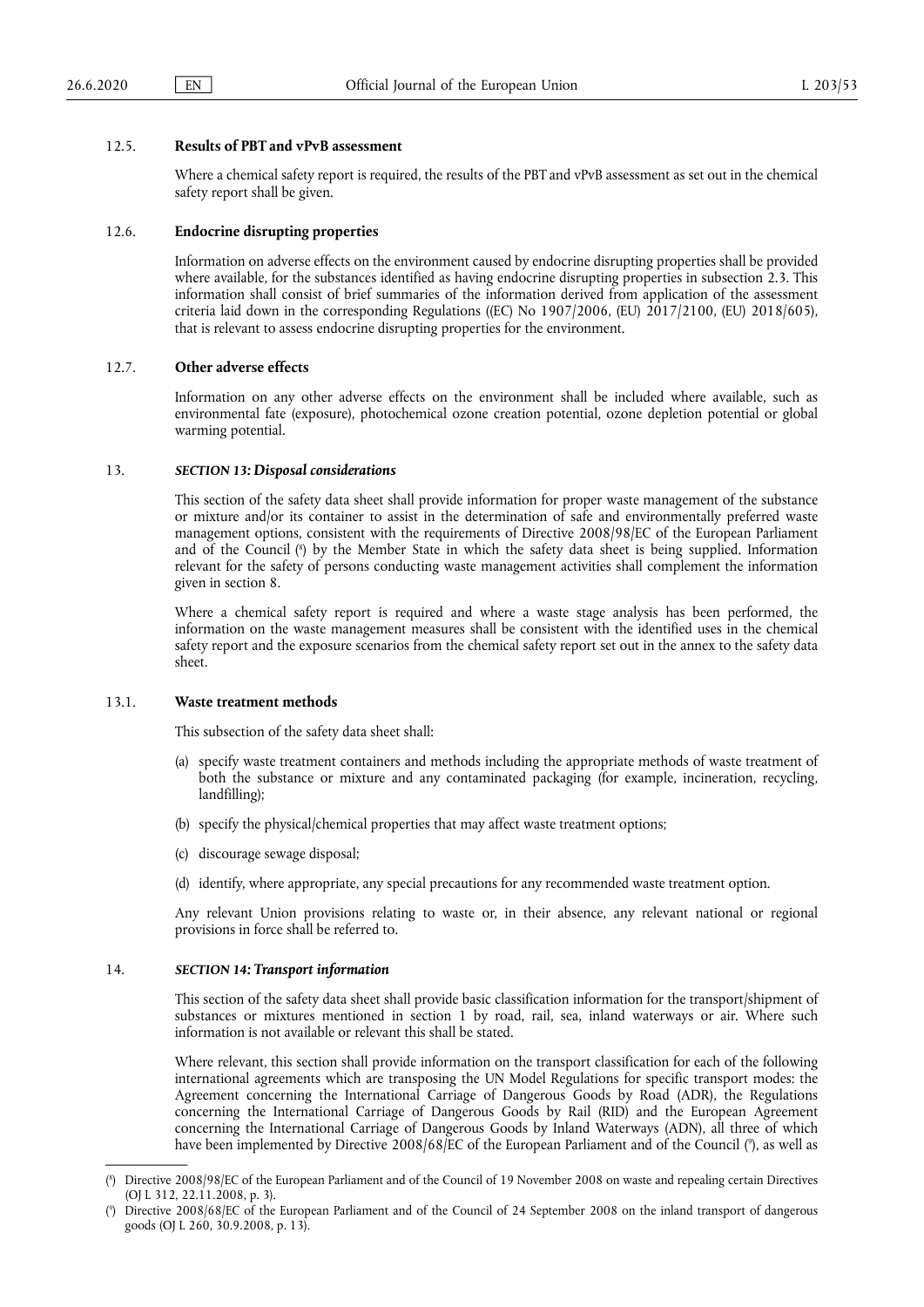<span id="page-26-5"></span><span id="page-26-4"></span><span id="page-26-3"></span>the International Maritime Dangerous Goods (IMDG) Code ( [10\)](#page-26-0) for the transport of packaged goods and the relevant IMO codes for the transport of bulk cargo by sea ( [11\)](#page-26-1) and the Technical Instructions for the Safe Transport of Dangerous Goods by Air (ICAO TI) ( [12\).](#page-26-2)

## 14.1. **UN number or ID number**

The UN number or the ID number (i.e. the four-figure identification number of the substance, mixture or article preceded by the letters "UN" or "ID") from the UN Model Regulations, IMDG, ADR, RID, ADN or ICAO TI shall be provided.

## 14.2. **UN proper shipping name**

The proper shipping name as provided in column 2, "Name and description", of Table A of Chapter 3.2 Dangerous Goods List of the UN Model Regulations, in ADR, in RID and in Tables A and C of Chapter 3.2 of ADN, supplemented, when applicable, with the technical name in brackets as required, shall be provided, unless it was used as the product identifier in subsection 1.1. If the UN number and the proper shipping name remain unchanged in different transport modes, it is not necessary to repeat this information. As regards maritime transport, in addition to the UN proper shipping name, the technical name for goods to be transported covered by the IMDG Code shall be indicated, where appropriate.

### 14.3. **Transport hazard class(es)**

The transport hazard class (and subsidiary risks) assigned to the substances or mixtures on the basis of the predominant hazard that they present according to the UN Model Regulations shall be provided. As regards inland transport, the transport hazard class (and subsidiary risks) assigned to the substances or mixtures on the basis of the predominant hazard that they present according to ADR, RID and ADN shall be provided.

### 14.4. **Packing group**

The packing group number from the UN Model Regulations shall be provided, if applicable, as required by the UN Model Regulations, ADR, RID and ADN. The packing group number is assigned to certain substances in accordance with their degree of hazard.

## 14.5. **Environmental hazards**

It shall be indicated whether the substance or mixture is environmentally hazardous according to the criteria of the UN Model Regulations (as reflected in ADR, RID and ADN), and whether it is a marine pollutant according to the IMDG Code and the Emergency Response Procedures for Ships Carrying Dangerous Goods. If the substance or mixture is authorised or intended for carriage by inland waterways in tank-vessels, it shall be indicated whether the substance or mixture is environmentally hazardous in tank-vessels only according to ADN.

## 14.6. **Special precautions for user**

Information shall be provided on any special precautions, which a user should or must take or be aware of in connection with transport or conveyance either within or outside his premises, for all relevant modes of transport.

<span id="page-26-0"></span><sup>(</sup> [10\)](#page-26-3) Compliance with the IMDG Code is mandatory for the carriage of packaged dangerous goods by sea as provided for in Chapter VII/Reg. 3 of SOLAS and MARPOL Annex III Prevention of Pollution by Harmful Substances Carried by Sea in Packaged Form.

<span id="page-26-1"></span><sup>(</sup> [11\)](#page-26-4) The IMO has developed various legal instruments related to dangerous and polluting goods differentiating between how the goods are carried (packaged and bulk) and by type of cargo (solid, liquid and liquefied gases). Rules on the carriage of dangerous cargoes and the ships that carry these cargoes are found in the International Convention for the Safety of Life at Sea (SOLAS, 1974), as amended, and the International Convention on Maritime Pollution (MARPOL 73/78), as amended. These conventions are supplemented by the following codes: IMDG, IMSBC, IBC and IGC.

<span id="page-26-2"></span><sup>(</sup> [12\)](#page-26-5) IATA, 2007-2008 edition.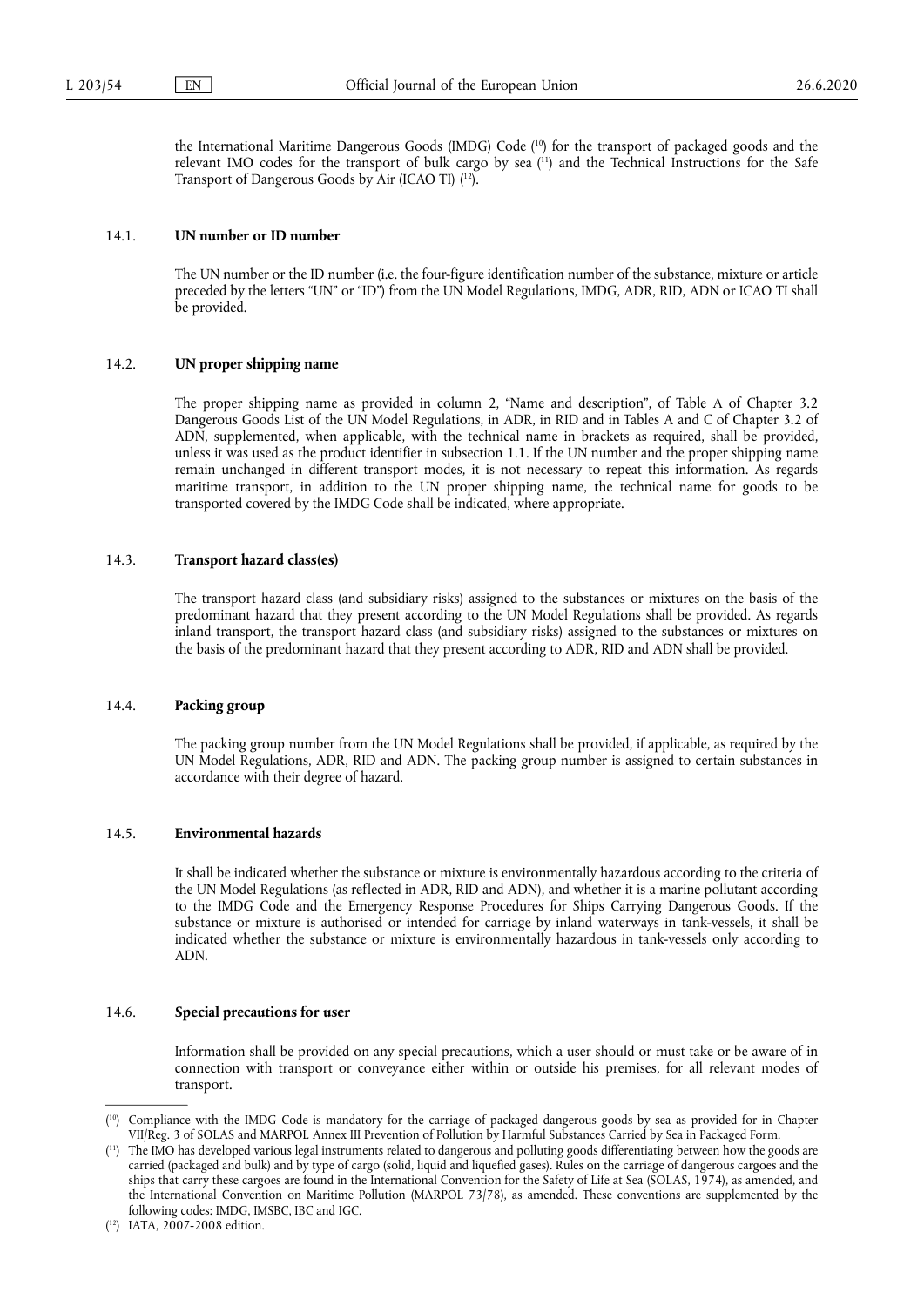### 14.7. **Maritime transport in bulk according to IMO instruments**

<span id="page-27-14"></span><span id="page-27-13"></span>This subsection only applies when cargoes are intended to be carried in bulk according to IMO instruments: Chapter VI or Chapter VII of SOLAS  $(^{13})$ , Annex II or Annex V of MARPOL, the IBC Code  $(^{14})$ , the IMSBC Code  $(^{15})$ , and the IGC Code  $(^{16})$  or its earlier versions, namely EGC Code  $(^{17})$  or GC Code  $(^{18})$ .

<span id="page-27-15"></span>As regards liquid bulk cargoes, the product name shall be provided (if different from that given in subsection 1.1) as required by the shipment document and in accordance with the name used in the lists of product names given in chapters 17 or 18 of the IBC Code or the latest edition of the IMO's Maritime Environment Protection Committee (MEPC).2/Circular ( [19\)](#page-27-6). Ship type required and pollution category shall be indicated, as well as the IMO hazard class, in accordance with Annex I (3) B (a) of Directive 2002/59/EC of the European Parliament and of the Council ( [20\).](#page-27-7)

<span id="page-27-17"></span><span id="page-27-16"></span>As regards solid bulk cargoes, the bulk cargo shipping name shall be provided. It shall be indicated whether or not the cargo is considered harmful to the marine environment (HME) according to Annex V of MARPOL, whether it is a material hazardous only in bulk (MHB) ( [21\)](#page-27-8) according to the IMSBC Code, and as which cargo group it should be considered according to the IMSBC.

As regards liquefied gas cargoes in bulk, the product name and the ship type required according to the IGC Code or its earlier versions, namely EGC Code or GC Code shall be provided.

#### 15. *SECTION 15: Regulatory information*

<span id="page-27-19"></span><span id="page-27-18"></span>This section of the safety data sheet shall describe the other regulatory information on the substance or mixture that is not already provided in the safety data sheet (such as whether the substance or mixture is subject to Regulation (EC) No 1005/2009 of the European Parliament and of the Council of 16 September 2009 on substances that deplete the ozone layer (<sup>22</sup>), Regulation (EC) No 850/2004 of the European Parliament and of the Council of 29 April 2004 on persistent organic pollutants and amending Directive 79/117/EEC  $(^{23})$  or Regulation (EC) No 649/2012 of the European Parliament and of the Council of 4 July 2012 concerning the export and import of dangerous chemicals (<sup>24</sup>)).

#### <span id="page-27-20"></span>15.1. **Safety, health and environmental regulations/legislation specific for the substance or mixture**

<span id="page-27-21"></span>Information shall be provided regarding relevant Union safety, health and environmental provisions (for example, Seveso category/named substances in Annex I to Council Directive  $96/82/EC$  ( $^{25}$ )) or regarding the national regulatory status of the substance or mixture (including the substances in the mixture), including advice on action that should be taken by the recipient as a result of these provisions. Where relevant the national laws of the relevant Member States which implement these provisions and any other national measures that may be relevant shall be mentioned.

If the substance or mixture covered by this safety data sheet is the subject of specific provisions in relation to the protection of human health or the environment at Union level (such as authorisations given under Title VII or restrictions under Title VIII) these provisions shall be mentioned. Where an authorisation granted under Title VII imposes conditions or monitoring arrangements to a downstream user of the substance or mixture, they shall be provided.

<span id="page-27-0"></span><sup>(</sup> [13\)](#page-27-13) SOLAS means the International Convention for the Safety of Life at Sea, 1974, as amended.

<span id="page-27-1"></span><sup>(</sup> [14\)](#page-27-13) IBC Code means the International Code for the Construction and Equipment of Ships carrying dangerous Chemicals in Bulk, as amended.

<span id="page-27-2"></span><sup>(</sup> [15\)](#page-27-14) IMSBC Code means the International Maritime Solid Bulk Cargoes Code, as amended.

<span id="page-27-3"></span><sup>(</sup> [16\)](#page-27-14) IGC Code means the International Code for the Construction and Equipment of Ships Carrying Liquefied Gases in Bulk, including applicable amendments in accordance with which the vessel has been certified.

<span id="page-27-4"></span> $(^{17})$  EGC Code means the Code for Existing Ships Carrying Liquefied Gases in Bulk, as amended.

<span id="page-27-5"></span><sup>(</sup> [18\)](#page-27-14) GC Code means the Code for the Construction and Equipment of Ships Carrying Liquefied Gases in Bulk (Gas Carrier Code), as amended.

<span id="page-27-6"></span><sup>(</sup> [19\)](#page-27-15) MEPC.2/Circular, Provisional categorisation of liquid substances, version 19, effective 17 December 2013.

<span id="page-27-7"></span><sup>(</sup> [20\)](#page-27-16) Directive 2002/59/EC of the European Parliament and of the Council of 27 June 2002 establishing a Community vessel traffic monitoring and information system and repealing Council Directive 93/75/EEC (OJ L 208, 5.8.2002, p. 10).

<span id="page-27-8"></span><sup>(</sup> [21\)](#page-27-17) Materials hazardous only in bulk (MHB) means materials which may possess chemical hazards when carried in bulk other than materials classified as dangerous goods in the IMDG Code.

<span id="page-27-9"></span><sup>(</sup> [22\)](#page-27-18) OJ L 286, 31.10.2009, p. 1.

<span id="page-27-10"></span><sup>(</sup> [23\)](#page-27-19) OJ L 158, 30.4.2004, p. 7.

<span id="page-27-11"></span><sup>(</sup> [24\)](#page-27-20) OJ L 201, 27.7.2012, p. 60.

<span id="page-27-12"></span><sup>(</sup> [25\)](#page-27-21) OJ L 10, 14.1.1997, p. 13.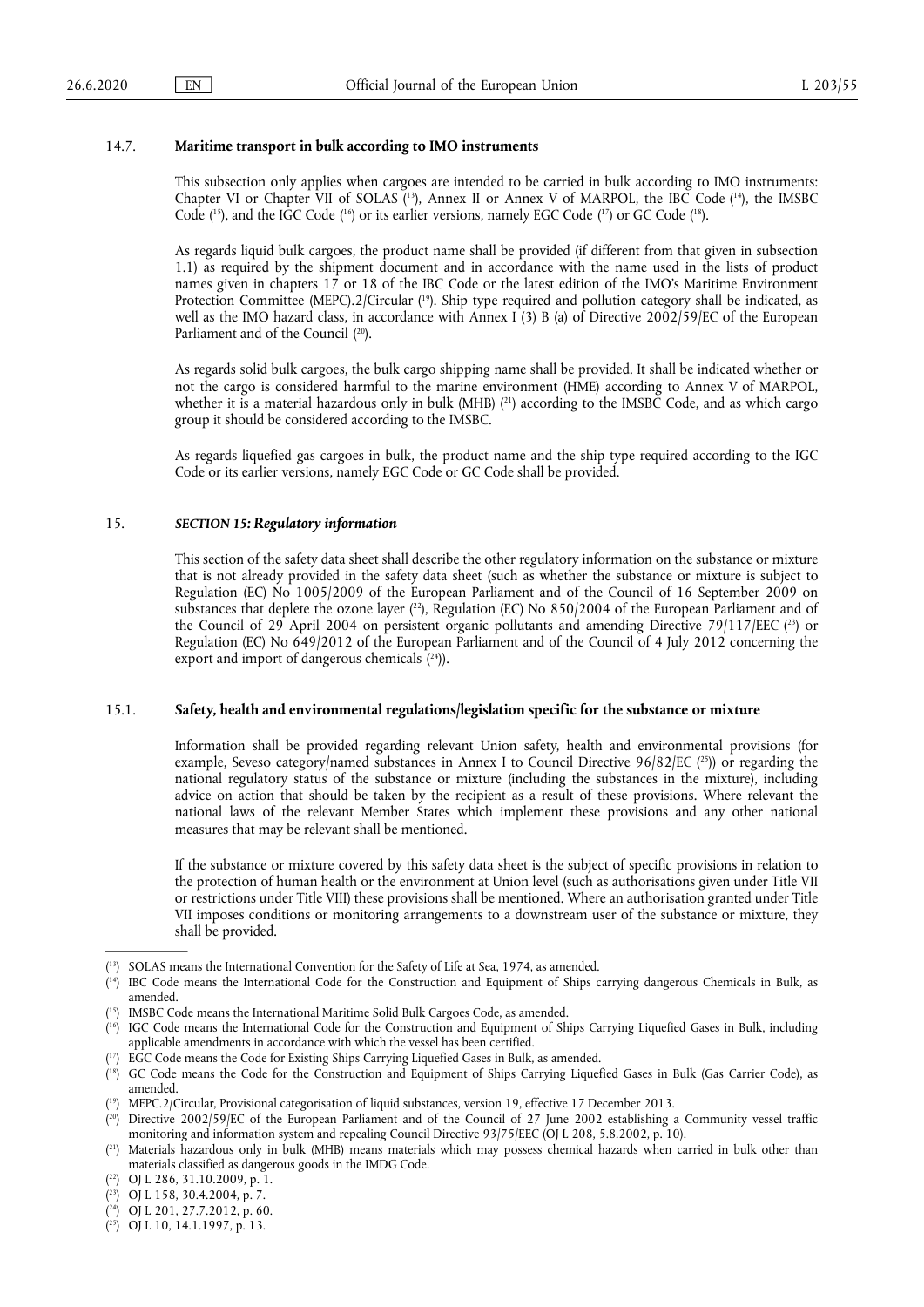## 15.2. **Chemical safety assessment**

This subsection of the safety data sheet shall indicate whether the supplier has carried out a chemical safety assessment for the substance or the mixture.

### 16. *SECTION 16: Other information*

This section of the safety data sheet shall contain other information that is not included in sections 1 to 15, including information on the revision of the safety data sheet such as:

- in the case of a revised safety data sheet, a clear indication of where changes have been made to the previous version of the safety data sheet, unless such indication is given elsewhere in the safety data sheet, with an explanation of the changes, if appropriate. A supplier of a substance or mixture shall be able to provide an explanation of the changes upon request;
- (b) a key or legend to abbreviations and acronyms used in the safety data sheet;
- (c) key literature references and sources for data;
- (d) in the case of mixtures, an indication of which of the methods of evaluating information referred to in Article 9 of Regulation (EC) No 1272/2008 was used for the purpose of classification;
- (e) a list of relevant hazard statements and/or precautionary statements. Write out the full text of any statements, which are not written out in full under sections 2 to 15;
- (f) advice on any training appropriate for workers to ensure protection of human health and the environment.

## PART B

The safety data sheet shall include the following 16 headings in accordance with Article 31(6) and in addition the subheadings also listed except section 3, where only subsection 3.1 or subsection 3.2 needs to be included as appropriate:

SECTION 1: Identification of the substance/mixture and of the company/undertaking

- 1.1. Product identifier
- 1.2. Relevant identified uses of the substance or mixture and uses advised against
- 1.3. Details of the supplier of the safety data sheet
- 1.4. Emergency telephone number

SECTION 2: Hazards identification

- 2.1. Classification of the substance or mixture
- 2.2. Label elements
- 2.3. Other hazards

SECTION 3: Composition/information on ingredients

- 3.1. Substances
- 3.2. Mixtures

SECTION 4: First aid measures

- 4.1. Description of first aid measures
- 4.2. Most important symptoms and effects, both acute and delayed
- 4.3. Indication of any immediate medical attention and special treatment needed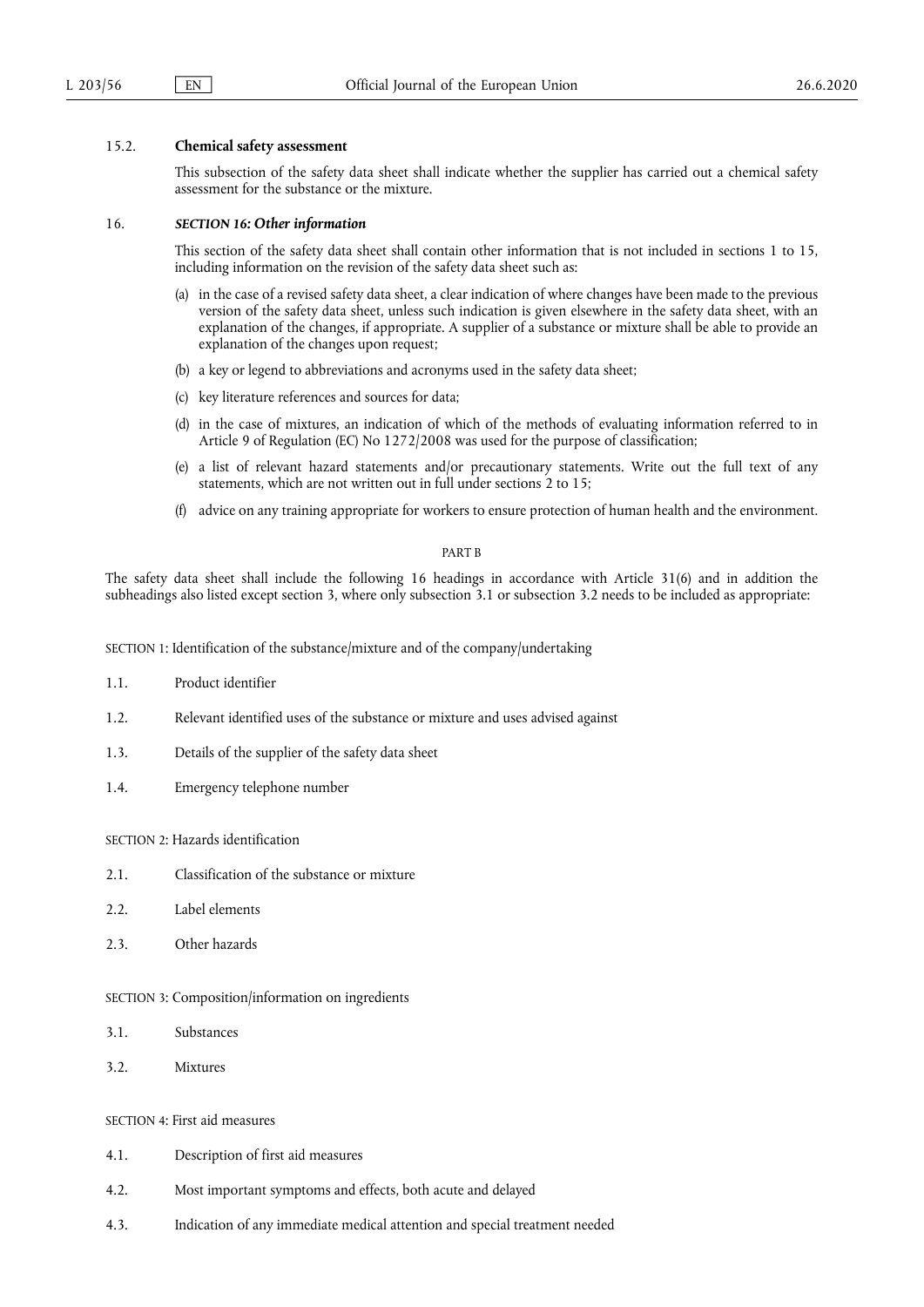SECTION 5: Firefighting measures

- 5.1. Extinguishing media
- 5.2. Special hazards arising from the substance or mixture
- 5.3. Advice for firefighters

SECTION 6: Accidental release measures

- 6.1. Personal precautions, protective equipment and emergency procedures
- 6.2. Environmental precautions
- 6.3. Methods and material for containment and cleaning up
- 6.4. Reference to other sections

SECTION 7: Handling and storage

- 7.1. Precautions for safe handling
- 7.2. Conditions for safe storage, including any incompatibilities
- 7.3. Specific end use(s)

### SECTION 8: Exposure controls/personal protection

- 8.1. Control parameters
- 8.2. Exposure controls
- SECTION 9: Physical and chemical properties
- 9.1. Information on basic physical and chemical properties
- 9.2. Other information

SECTION 10: Stability and reactivity

- 10.1. Reactivity
- 10.2. Chemical stability
- 10.3. Possibility of hazardous reactions
- 10.4. Conditions to avoid
- 10.5. Incompatible materials
- 10.6. Hazardous decomposition products
- SECTION 11: Toxicological information
- 11.1. Information on hazard classes as defined in Regulation (EC) No 1272/2008
- 11.2. Information on other hazards